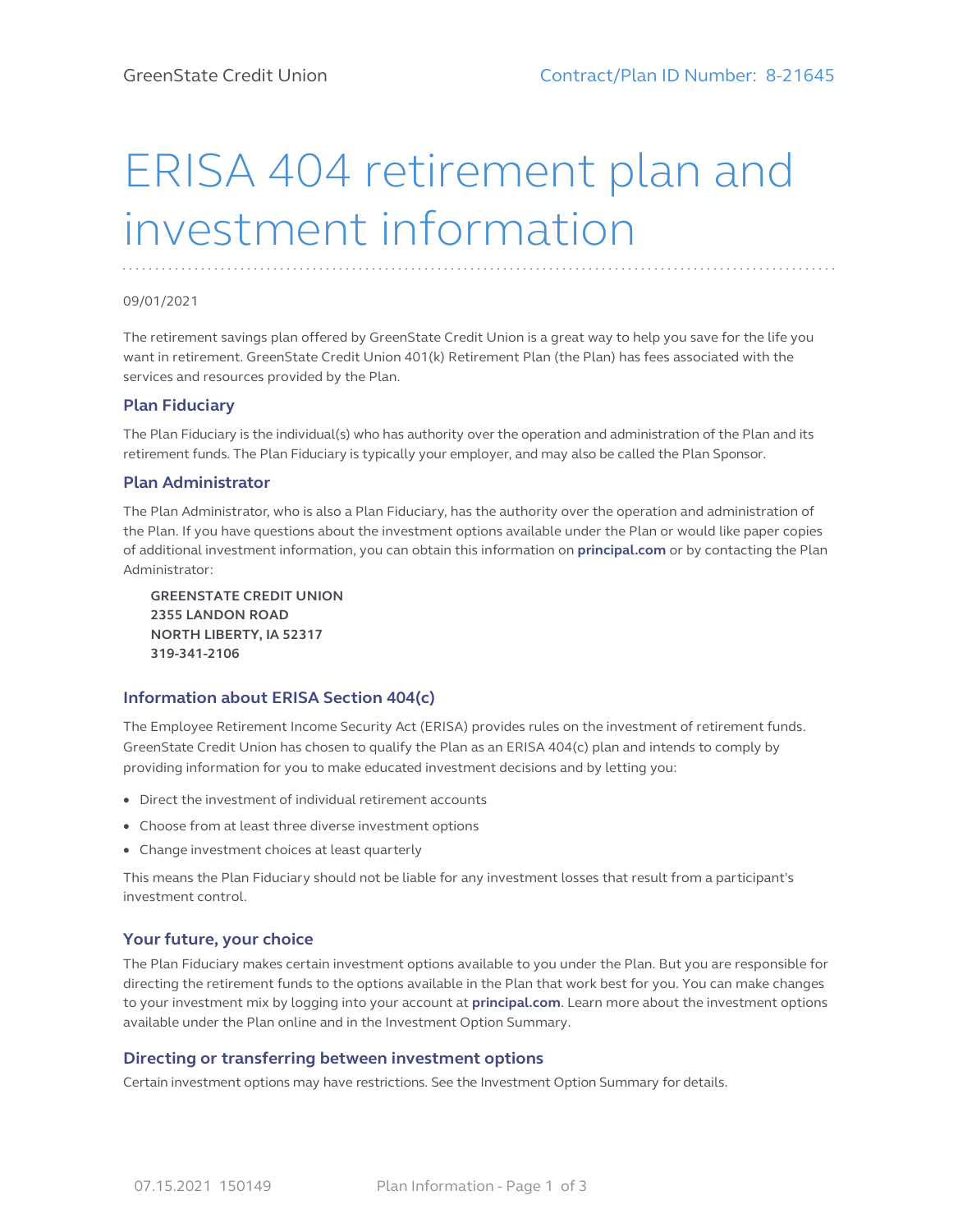You can direct or transfer retirement funds between the different investment options at least quarterly, but the Plan may allow for more frequent transfers and changes. To update investment elections for your current balance or future contributions, log in to your account at **[principal.com](https://www.principal.com)** or call us at 800.547.7754.

# **Voting rights**

A description of the exercise of voting, tender and similar rights for an investment alternative and any restrictions on these rights can be found in the relevant Plan document or trustee powers section of the trust agreement. If you would like copies of these documents, contact the Plan Administrator, if applicable.

# **Fees and expenses+**

For the current year, an annual Plan administrative expense of \$84 applies to your account balance. One-twelfth of the total amount will be deducted from your account balance each month.

Plan administrative expenses typically cover items such as recordkeeping, participant website access, participant statements, Plan compliance services and financial professional services.

Occasionally, there may be additional Plan expenses during normal Plan operation for services such as legal, auditing, other service provider, consulting or investment advice. The Plan Fiduciary determines how these expenses are allocated at the time the expenses are paid. These expenses are typically allocated among participants based on participant account balance, but may be allocated by dividing the total expenses to be deducted by the total number of participants in the Plan. You can view the dollar amount of applicable expenses under your account at **[principal.com](https://www.principal.com)** and on your statement.

# **Participant-level fees**

Participant transaction fees will be charged to your account balance for the services you choose to use. Participant transaction fees for the Plan include:

- **Distribution fee:** \$50.00
- **Loan maintenance fee:** \$12.00 per quarter
- **Loan setup fee:** \$75.00
- **Qualified Domestic Relations Order processing fee:** \$350.00 for each Domestic Relations Order processed. The fee is divided equally between the participant and the alternate payee involved unless specified differently within the Domestic Relations Order or the Plan's Administrative Procedures.
- **Wire transfer fee:** \$25.00
- **Fee for overnight mailing a check:** \$25.00
- **Stop payment fee:** \$25.00
- **402(g) refund fee (deferral contributions made in excess of IRS limit):** \$50.00

An annual \$50.00 fee will apply to new installment elections, if available under the Plan. The fee will be broken down and deducted from your account every three months unless you have established another collection method.

+ If you have a balance in an investment that is excluded from the collection of expenses, we will collect the expense from the balances in other investments, beginning with the investment with the largest balance.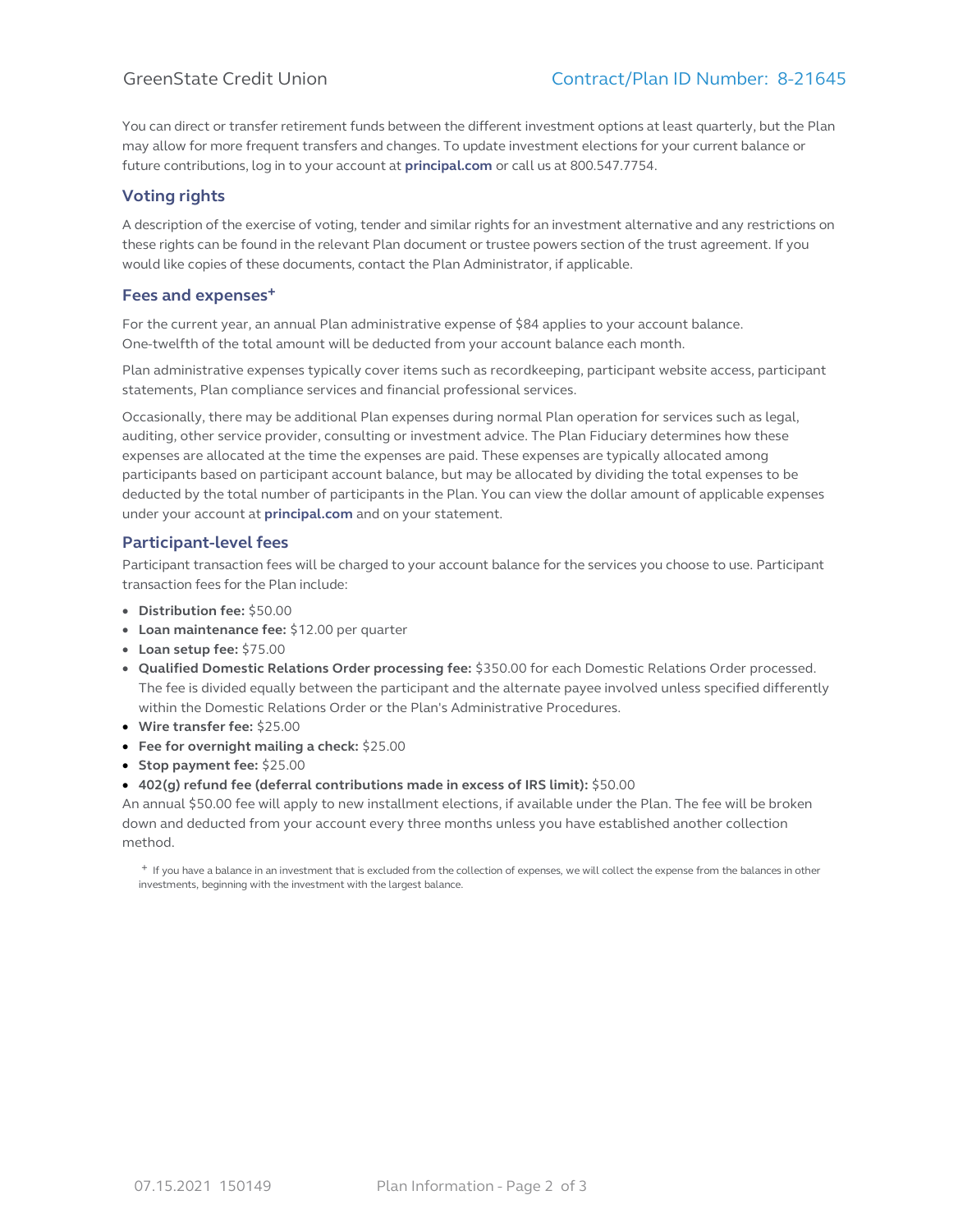#### **The following information is available upon request from the Plan Administrator (at no charge):**

- Copies of prospectuses (or any short-form or summary prospectuses) for the investment options
- Copies of any financial statements or reports, such as statements of additional information and shareholder reports, and of any other similar materials relating to the Plan's designated investment options
- A statement of the value of a share or unit of each designated investment option and the date of the valuation
- A list of the assets comprising the portfolio of each investment option which constitute Plan assets and the value of each asset (or the proportion of the investment which it comprises)
- The following information about each investment option (including fixed-return investment options) available under the Plan: issuer name, investment objective, principal strategies and risks, turnover rate, performance, and fee and expense information
- To the extent a group annuity contract under the Plan permits you to select an annuity guaranteed by an insurance company, a statement that the guarantee provided by the insurance company is subject to its long-term financial strength and claims-paying ability

To help you make informed investment choices and for more information about the investment options available to you, including investment objectives, performance and fees, please review the enclosed materials or visit [principal.com](https://www.principal.com).

# **Delivery of statements**

This is a notice that your benefit statements are provided quarterly and are available by logging in to your account at **[principal.com](https://www.principal.com/)**. The statement includes any fees deducted on your retirement account and is being delivered electronically based on your continuous access to the website. You have the right to receive paper statements, free of charge, which you can elect that preference under your account, or by calling 800.547.7754 Monday through Friday, 7 a.m.-9 p.m. CT.

With the transition of the Plan services to Principal, the participant transaction fees may be different than those charged by the previous service provider. The new fees have been approved by the Plan Fiduciary.

For important information on the plan's investment options, see the Investment Option Summary.

Insurance products and plan administrative services provided through Principal Life Insurance Co. Securities are offered through Principal Securities, Inc, 800-547-7754, member SIPC and/or independent brokerdealers. Securities sold by a Principal Securities Registered Representative are offered through Principal Securities, Inc., Principal Securities and Principal Life are members of the Principal Financial Group, Des Moines, Iowa, 50392. Certain investment options may not be available in all states or U.S. commonwealths.

### PT249H | 1332878-092020 | 09/2020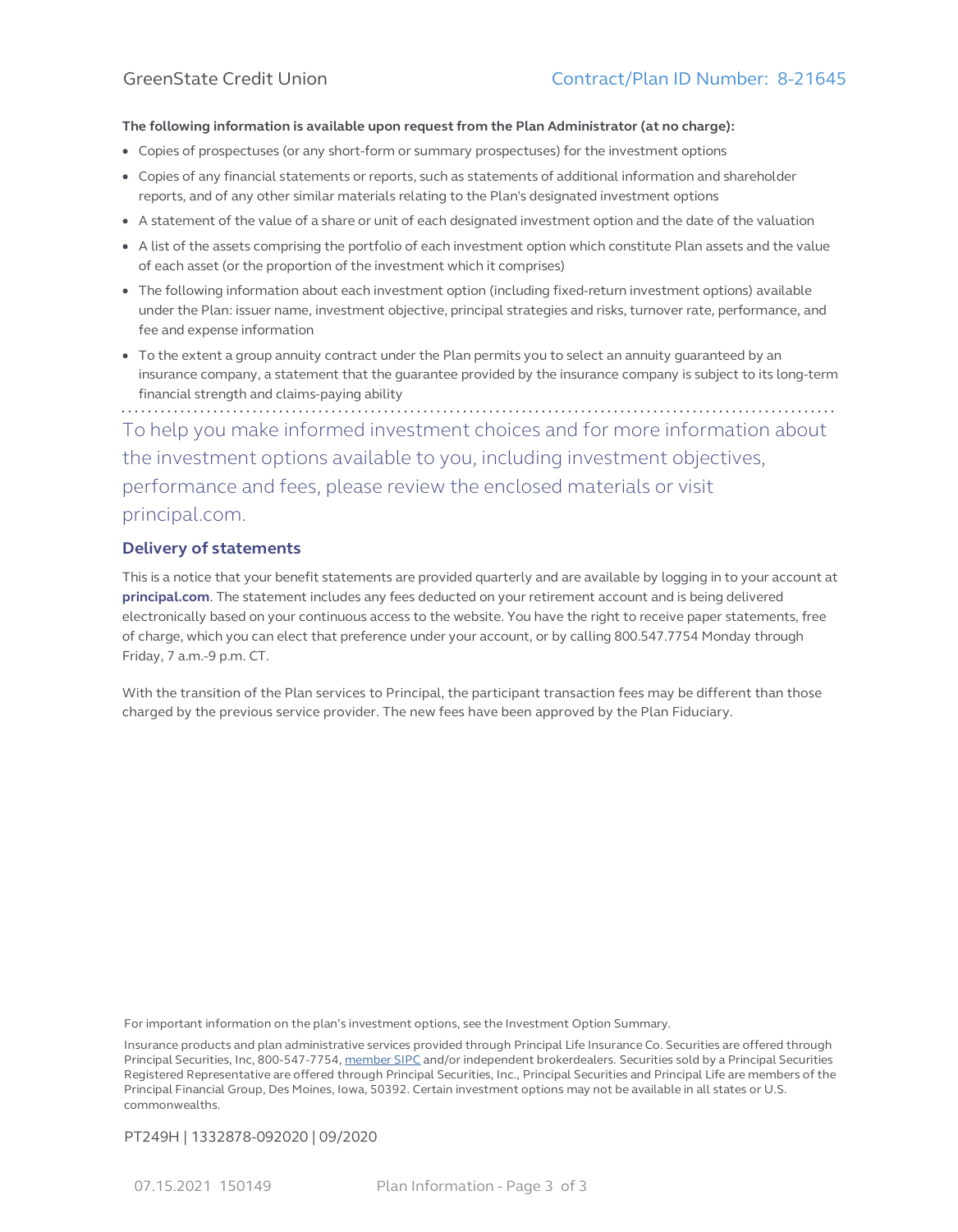# Investment Option Summary

# **As of 06/30/2021**

This document provides important information to help you compare the investment options available to you under the retirement plan.

Investment results shown represent historical performance and do not guarantee future results. Investment returns and principal values fluctuate with changes in interest rates and other market conditions so the value, when redeemed, may be worth more or less than original costs. Current performance may be lower or higher than the performance data shown. For additional information on the investment options, including most recent month-end performance, log in to the Principal FinancialGroup® website at principal.com or call our automated phone system at 1-800-547-7754.

Additional information available online includes, if applicable, the name of the investment option's issuer; the investment option's objectives or goals; the investment option's principal strategies, including a general description of the types of assets held by the investment option; the portfolio turnover rate; and the investment option's performance data and fee and expense information.

In situations where the net and gross total investment expense figures are different, the mutual fund or the underlying fund in which a Separate Account invests has waived/capped a portion of its management fees through the date displayed in the waiver expiration date or contractual cap expiration date column. Differences may also be shown due to the fund family choosing to pay certain expenses that would normally be payable by the fund. Returns displayed are based on total investment expense net.

Total Investment Expense - Gross is the current maximum expense ratio, as a percentage of assets that can be applied to this investment option. This does not represent the recordkeeping or individual transactional fees that can be deducted from or reduce the earnings for an investment under your account. However, it does include operating expenses, management fees, including 12b-1 fees, and administrative fees.

Total Investment Expense - Net; you will be responsible for this expense and it will be automatically taken prior to calculating performance. Total Investment Expense -Net is the Total Investment Expense - Gross expense ratio less any fee waivers, reimbursements or caps, if applicable. The expenses ratio, as a percentage of net assets, includes operating expenses, management fees, including 12b-1 fees, and administrative fees.

Expense Waiver/Contractual Cap - When gross and net expense ratios differ, the investment adviser may have agreed to waive certain expenses that would normally be payable by the fund or contractually agreed to limit the investment option's expenses.

Fees and expenses are only one of several factors that participants and beneficiaries should consider when making investment decisions. The cumulative effect of fees and expenses can substantially reduce the growth of a participant's or beneficiary's retirement account. Participants and beneficiaries can visit the Employee Benefit Security Administration's website for an example demonstrating the long-term effect of fees and expenses.

For a glossary of terms to assist you in understanding the designated investment options, log in to your account at principal.com.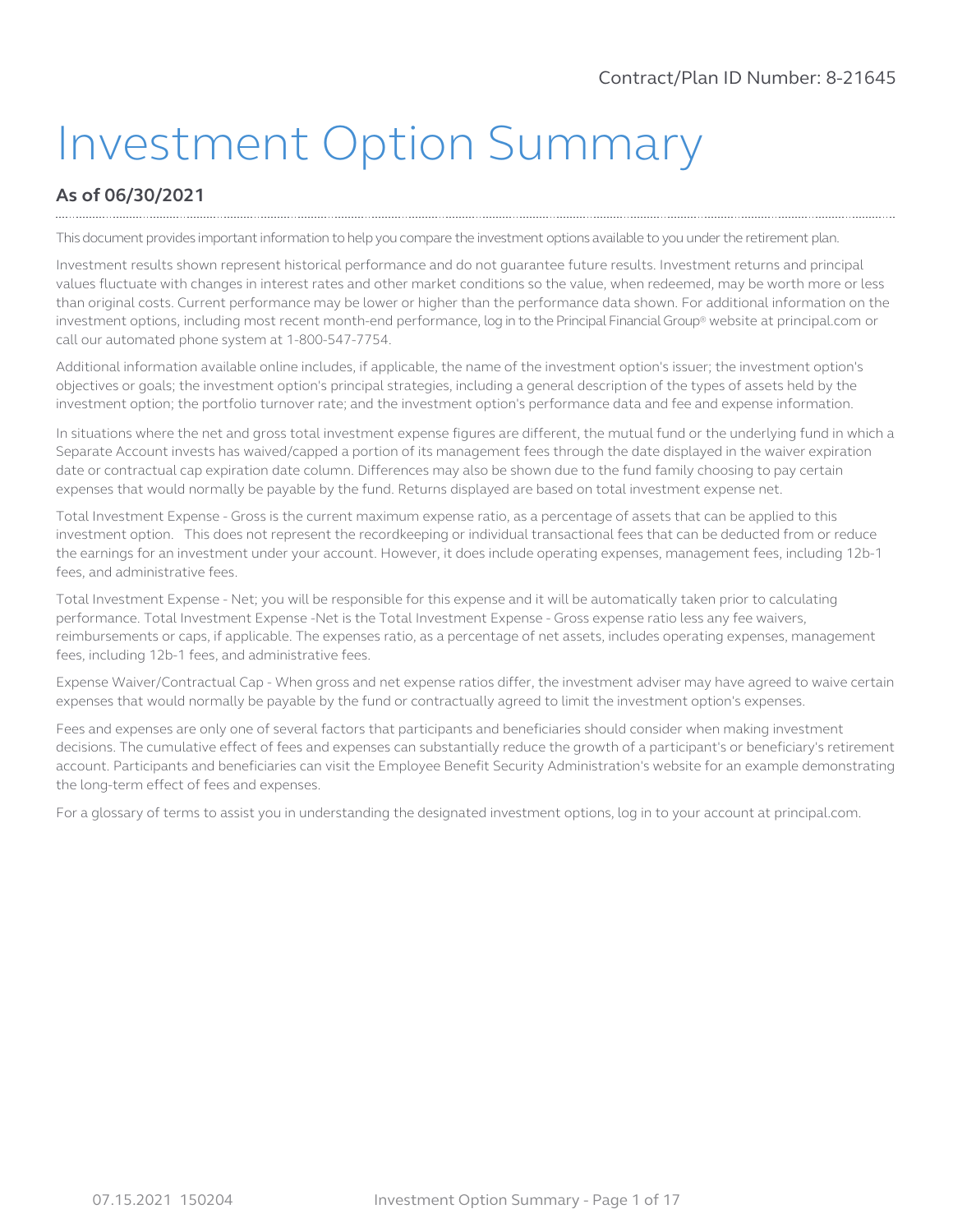#### Asset Class: **Short-Term Fixed Income**

This asset class is generally composed of short-term, fixed-income investment options that are largely liquid and are designed to not lose much value. These investment options may include stable value, money market, short-term bond, and guaranteed interest accounts. They are considered to be among the least risky forms of investment options. However, they typically have a lower rate of return than equities or longer-term fixed income investment options over long periods of time. Depending on the objectives of the investment options, they may experience price fluctuations and may lose value.

#### Investment Category: **Stable Value**

Inv Manager or Sub-Advisor: **PIMCO**

| <b>Investment Option Name</b>                                 | Average Annual Total Return |                                                                 |        |        |         |                 |        |        |         |                 |                |
|---------------------------------------------------------------|-----------------------------|-----------------------------------------------------------------|--------|--------|---------|-----------------|--------|--------|---------|-----------------|----------------|
| PIMCO Stable Income Fund Class 1 10                           |                             | (as of 12/31/2020 year end)<br>(as of $06/30/2021$ quarter end) |        |        |         |                 |        |        |         |                 |                |
|                                                               | <b>YTD</b><br>Ret           | 1-Year                                                          | 3-Year | 5-Year | 10-Year | Since<br>Incept | 1-Year | 5-Year | 10-Year | Since<br>Incept | Incept<br>Date |
|                                                               | 0.83                        | 1.80                                                            | 1.99   | 1.90   |         | 1.35            | 1.98   | 1.86   | $\,$    | 1.33            | 7/2012         |
| Benchmark: Bloomberg Barclays US Government<br>1-3 Year Index | $-0.09$                     | 0.06                                                            | 2.72   | .61    | .23     | ۰               | 3.14   | .92    | 1.32    |                 |                |

Description: This collective investment trust is an actively managed, diversified investment strategy which invests primarily in investment grade fixed income investments including, but not limited to, U.S. government securities, corporate bonds, mortgage-backed securities, asset-backed securities, and derivative instruments, including futures and swaps. The average duration of the Fund's investments will vary over time but is typically expected to be between two to three years.

|       | Composition (% of Assets) as of 03/31/2021 |      |      | Fees & Expenses                          |        | # of Transfers Allowed/Time Period |
|-------|--------------------------------------------|------|------|------------------------------------------|--------|------------------------------------|
| Other | 97.53                                      | Cash | 2.47 | Total Inv Exp Net %                      | 0.41   |                                    |
|       |                                            |      |      | Contractual Cap Expiration Date          | N/A    |                                    |
|       |                                            |      |      | Waiver Expiration Date                   | N/A    |                                    |
|       |                                            |      |      | Total Inv Exp Gross %                    | 0.41   |                                    |
|       |                                            |      |      | Total Inv Exp Gross Per \$1,000 Invested | \$4.10 |                                    |
|       |                                            |      |      | Redemption Fee                           |        |                                    |

#### Asset Class: **Fixed Income**

This asset class is generally composed of investment options that invest in bonds, or debt of a company or government entity (including U.S. and Non- U.S.). It may also include real estate investment options that directly own property. These investment options typically carry more risk than short-term fixed income investment options (including, for real estate investment options, liquidity risk), but less overall risk than equities. All investment options in this category have the potential to lose value.

#### Investment Category: **Intermediate Core Bond**

#### Inv Manager or Sub-Advisor: **Vanguard Group** Investment Option Name Average Annual Total Return **Vanguard Total Bond Market Index Admiral Fund <sup>2,7,F</sup>** (as of 06/30/2021 quarter end) (as of 12/31/2020 year end)  $YTD$  1-Year  $\begin{array}{|c|c|c|c|c|}\n\hline\n\text{Ret} & 1-\text{Year} & 3-\text{Year} & 5-\text{Year} & 10-\text{Year} & \text{Since} & \text{Incept} & \text{Incept}\n\hline\n\end{array}$  $\begin{array}{|c|c|c|c|c|}\n\hline\n\text{Since} & \text{1-Year} & \text{5-Year} & \text{10-Year} & \text{Since} & \text{Incept}\n\end{array}$ Incept Incept Date **-1.69 -0.42 5.38 2.99 3.36 4.18 7.72 4.46 3.80 4.39 11/2001** Benchmark: **Bloomberg Barclays Aggregate Bond Index** buoning barclays Aggregate bond -1.60 -0.33 5.34 3.03 3.39 - 7.51 4.44 3.84 - -

Description: The investment seeks to track the performance of the Bloomberg Barclays U.S. Aggregate Float Adjusted Index. This index measures the performance of a wide spectrum of public, investment-grade, taxable, fixed income securities in the United States-including government, corporate, and international dollar-denominated bonds, as well as mortgage-backed and asset-backed securities-all with maturities of more than 1 year. All of the fund's investments will be selected through the sampling process, and at least 80% of its assets will be invested in bonds held in the index.

|            |       | Composition (% of Assets) as of 05/31/2021 |      | Fees & Expenses                            |        | # of Transfers Allowed/Time Period |
|------------|-------|--------------------------------------------|------|--------------------------------------------|--------|------------------------------------|
| U.S. Bonds | 90.50 | Non-U.S. Bonds 7.71                        |      | Total Inv Exp Net %                        | 0.05   | 1/30 day period                    |
| Cash       | 0.96  | Convertibles                               | 0.84 | Contractual Cap Expiration Date            | N/A    |                                    |
|            |       |                                            |      | Waiver Expiration Date                     | N/A    |                                    |
|            |       |                                            |      | Total Inv Exp Gross %                      | 0.05   |                                    |
|            |       |                                            |      | Total Inv Exp Gross Per \$1,000 Invested   | \$0.50 |                                    |
|            |       |                                            |      | Redemption Fee<br>$\overline{\phantom{a}}$ |        |                                    |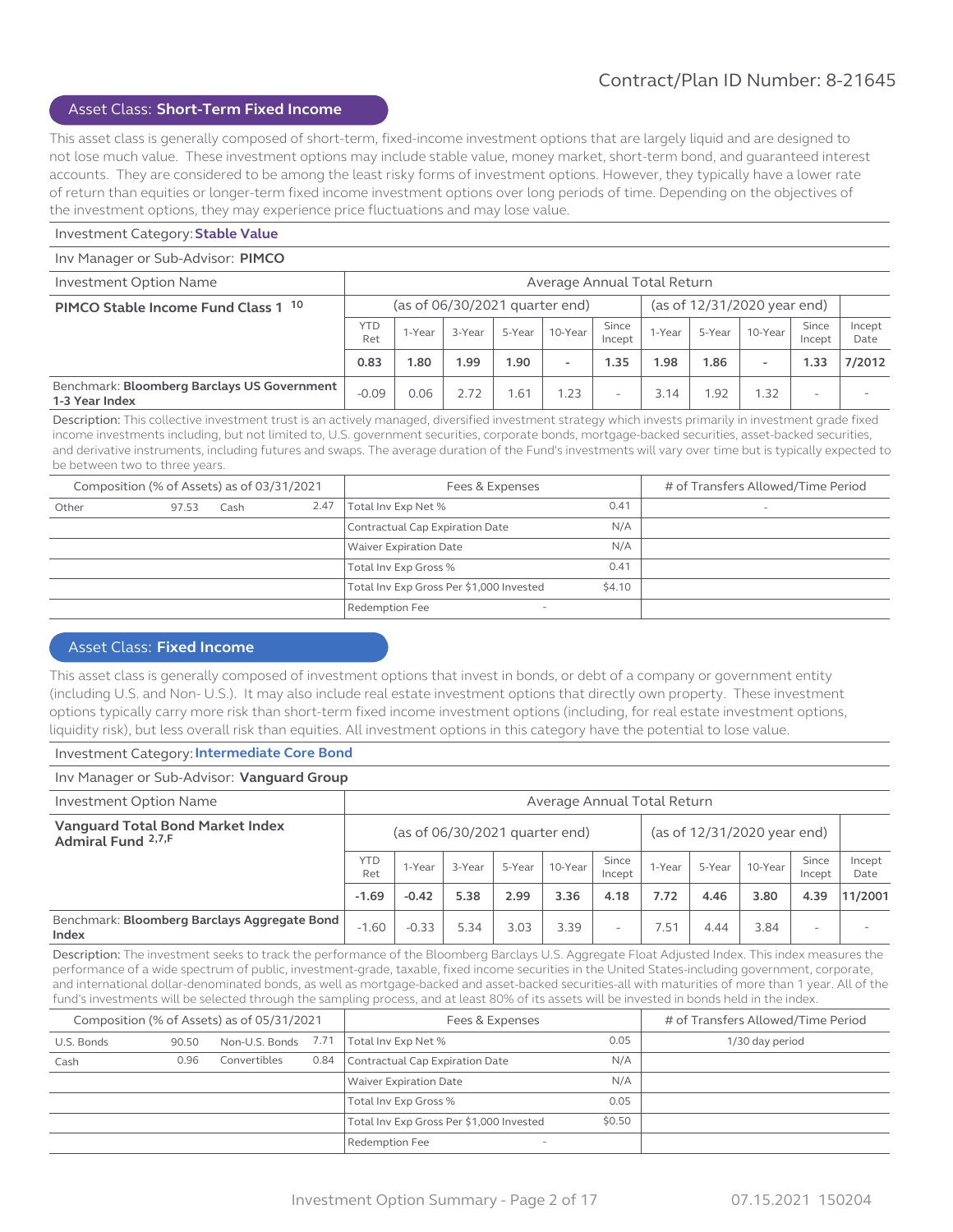#### Asset Class: **Fixed Income**

This asset class is generally composed of investment options that invest in bonds, or debt of a company or government entity (including U.S. and Non- U.S.). It may also include real estate investment options that directly own property. These investment options typically carry more risk than short-term fixed income investment options (including, for real estate investment options, liquidity risk), but less overall risk than equities. All investment options in this category have the potential to lose value.

#### Investment Category: **Intermediate Core-Plus Bond**

#### Inv Manager or Sub-Advisor: **Loomis Sayles & Company**

| <b>Investment Option Name</b>                         |                   | Average Annual Total Return |                                |        |         |                          |        |        |                             |                 |                |
|-------------------------------------------------------|-------------------|-----------------------------|--------------------------------|--------|---------|--------------------------|--------|--------|-----------------------------|-----------------|----------------|
| Loomis Sayles Core Plus Bond N Fund<br>7,8,10,E       |                   |                             | (as of 06/30/2021 quarter end) |        |         |                          |        |        | (as of 12/31/2020 year end) |                 |                |
|                                                       | <b>YTD</b><br>Ret | 1-Year                      | 3-Year                         | 5-Year | 10-Year | Since<br>Incept          | 1-Year | 5-Year | 10-Year                     | Since<br>Incept | Incept<br>Date |
|                                                       | $-1.16$           | 2.36                        | 6.31                           | 4.55   | 4.69    | 3.82                     | 10.71  | 6.36   | 5.20                        | 4.22            | 2/2013         |
| Benchmark: Bloomberg Barclays U.S. Universal<br>Index | $-1.15$           | 1.12                        | 5.64                           | 3.48   | 3.74    | $\overline{\phantom{a}}$ | 7.58   | 4.87   | 4.16                        |                 |                |

Description: The investment seeks high total investment return through a combination of current income and capital appreciation. Under normal market conditions, the fund will invest at least 80% of its net assets (plus any borrowings made for investment purposes) in bonds, which include debt securities of any maturity. In addition, it will invest at least 65% of its net assets in investment grade securities. The fund will generally seek to maintain an effective duration of +/- 2 years relative to the Bloomberg Barclays U.S. Aggregate Bond Index.

|            |       | Composition (% of Assets) as of 05/31/2021 |      | Fees & Expenses                          |        | # of Transfers Allowed/Time Period |
|------------|-------|--------------------------------------------|------|------------------------------------------|--------|------------------------------------|
| U.S. Bonds | 64.69 | Non-U.S. Bonds 19.93                       |      | Total Inv Exp Net %                      | 0.38   | 2/90 day period                    |
| Cash       | 12.93 | Convertibles                               | 2.44 | Contractual Cap Expiration Date          | N/A    |                                    |
| Other      | 0.01  |                                            |      | <b>Waiver Expiration Date</b>            | N/A    |                                    |
|            |       |                                            |      | Total Inv Exp Gross %                    | 0.38   |                                    |
|            |       |                                            |      | Total Inv Exp Gross Per \$1,000 Invested | \$3.80 |                                    |
|            |       |                                            |      | Redemption Fee                           |        |                                    |

## Asset Class: **Balanced/Asset Allocation**

This asset class is generally composed of a combination of fixed income and equity investment options. These investment options may include balanced, asset allocation, target-date, and target-risk investment options. Although typically lower risk than investment options that invest solely in equities, all investment options in this category have the potential to lose value.

#### Investment Category: **Target-Date Retirement**

#### Inv Manager or Sub-Advisor: **Vanguard Group** Investment Option Name Average Annual Total Return **Vanguard Institutional Target Retirement Income Institutional Target Retirement** (as of 06/30/2021 quarter end) (as of 12/31/2020 year end)  $\begin{array}{c|c}\n\text{YTD} & \text{1-Year} \\
\text{Ret}\n\end{array}$  $\begin{array}{|c|c|c|c|c|}\n\hline\n\text{Ret} & 1-\text{Year} & 3-\text{Year} & 5-\text{Year} & 10-\text{Year} & \text{Since} & \text{Incept} & \text{Incept}\n\hline\n\end{array}$  $\begin{array}{|c|c|c|c|c|}\n\hline\n\text{Incept} & \text{1-Year} & \text{5-Year} & \text{10-Year} & \text{Incept}\n\end{array}$ Incept Incept Date **3.32 12.04 8.12 6.70 - 6.07 10.18 6.92 - 6.01 6/2015** Benchmark: **Morningstar Lifetime Moderate Income Index Profilms Returne Proderate** 2.83 15.66 8.54 7.09 5.77 - 10.56 7.10 5.73 5.94 -

Description: The investment seeks to provide current income and some capital appreciation. The fund invests in other Vanguard mutual funds according to an asset allocation strategy designed for investors currently in retirement. Its indirect bond holdings are a diversified mix of short-, intermediate-, and long-term U.S. government, U.S. agency, and investment-grade U.S. corporate bonds; inflation-protected public obligations issued by the U.S. Treasury; mortgage-backed and asset-backed securities; and government, agency, corporate, and securitized investment-grade foreign bonds issued in currencies other than the U.S. dollar.

|                |       | Composition (% of Assets) as of 05/31/2021 |       | Fees & Expenses                                   |        | # of Transfers Allowed/Time Period |
|----------------|-------|--------------------------------------------|-------|---------------------------------------------------|--------|------------------------------------|
| U.S. Bonds     | 50.85 | U.S. Stocks                                | 17.71 | Total Inv Exp Net %                               | 0.09   | 1/30 day period                    |
| Non-U.S. Bonds | 17.42 | Non-U.S. Stocks 12.23                      |       | Contractual Cap Expiration Date                   | N/A    |                                    |
| Cash           | 1.31  | Convertibles                               | 0.47  | <b>Waiver Expiration Date</b>                     | N/A    |                                    |
| Other          | 0.01  |                                            |       | Total Inv Exp Gross %                             | 0.09   |                                    |
|                |       |                                            |       | Total Inv Exp Gross Per \$1,000 Invested          | \$0.90 |                                    |
|                |       |                                            |       | <b>Redemption Fee</b><br>$\overline{\phantom{a}}$ |        |                                    |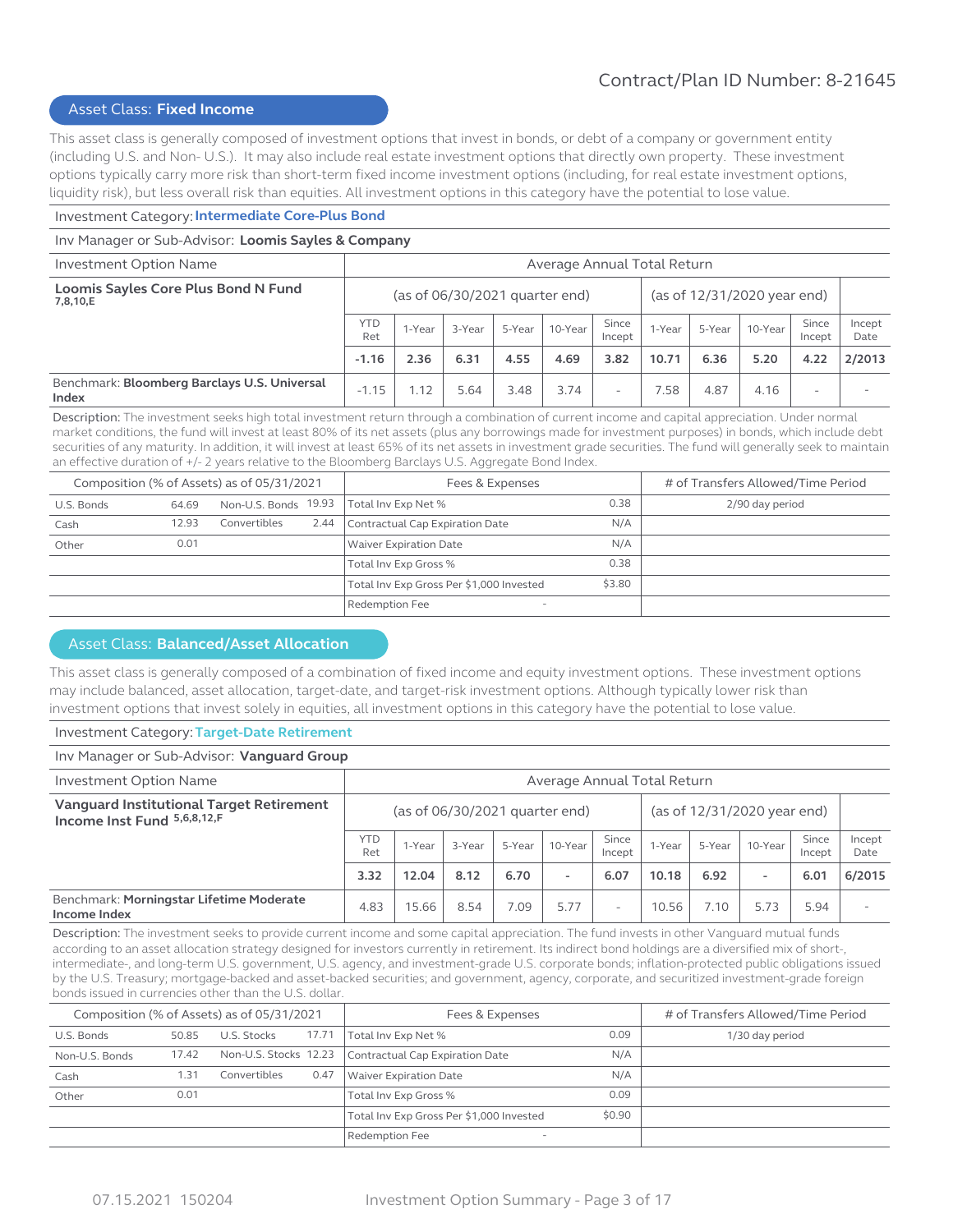This asset class is generally composed of a combination of fixed income and equity investment options. These investment options may include balanced, asset allocation, target-date, and target-risk investment options. Although typically lower risk than investment options that invest solely in equities, all investment options in this category have the potential to lose value.

#### Investment Category: **Target-Date 2015**

#### Inv Manager or Sub-Advisor: **Vanguard Group** Investment Option Name Average Annual Total Return **Vanguard Institutional Target Retirement 2015 Inst Fund <sup>5,6,8,12,F** (as of 06/30/2021 quarter end) (as of 12/31/2020 year end)</sup>  $YTD$  1-Year  $\begin{array}{|c|c|c|c|c|}\n\hline\n\text{Ret} & 1-\text{Year} & 3-\text{Year} & 5-\text{Year} & 10-\text{Year} & \text{Since} & \text{Incept} & \text{Incept}\n\hline\n\end{array}$  $\begin{array}{|c|c|c|c|c|}\n\hline\n\text{Incept} & \text{1-Year} & \text{5-Year} & \text{10-Year} & \text{Incept}\n\end{array}$ Incept Incept Date **3.79 13.61 8.51 7.82 - 6.68 10.42 7.85 - 6.58 6/2015** Benchmark: **Morningstar Lifetime Moderate 2015 Index Index Index Index Index Index Index Index Section Index Index Index Index Index Index Index Index Index Index Index Index Index Index Index Index Index Index Ind**

Description: The investment seeks to provide capital appreciation and current income consistent with its current asset allocation. The fund invests in other Vanguard mutual funds according to an asset allocation strategy designed for investors planning to retire and leave the workforce in or within a few years of 2015 (the target year). The fund's asset allocation will become more conservative over time, meaning that the percentage of assets allocated to stocks will decrease while the percentage of assets allocated to bonds and other fixed income investments will increase.

|                |       | Composition (% of Assets) as of 05/31/2021 |       | Fees & Expenses                            | # of Transfers Allowed/Time Period |                 |
|----------------|-------|--------------------------------------------|-------|--------------------------------------------|------------------------------------|-----------------|
| U.S. Bonds     | 48.31 | U.S. Stocks                                | 19.73 | Total Inv Exp Net %                        | 0.09                               | 1/30 day period |
| Non-U.S. Bonds | 16.87 | Non-U.S. Stocks 13.48                      |       | Contractual Cap Expiration Date            | N/A                                |                 |
| Cash           | 1.14  | Convertibles                               | 0.45  | <b>Waiver Expiration Date</b>              | N/A                                |                 |
| Other          | 0.01  |                                            |       | Total Inv Exp Gross %                      | 0.09                               |                 |
|                |       |                                            |       | Total Inv Exp Gross Per \$1,000 Invested   | \$0.90                             |                 |
|                |       |                                            |       | Redemption Fee<br>$\overline{\phantom{a}}$ |                                    |                 |

#### Investment Category: **Target-Date 2020**

#### Inv Manager or Sub-Advisor: **Vanguard Group**

| <b>Investment Option Name</b>                                         |                   | Average Annual Total Return |        |        |                                  |                 |        |        |                             |                 |                |
|-----------------------------------------------------------------------|-------------------|-----------------------------|--------|--------|----------------------------------|-----------------|--------|--------|-----------------------------|-----------------|----------------|
| Vanguard Institutional Target Retirement<br>2020 Inst Fund 5,6,8,12,F |                   |                             |        |        | (as of $06/30/2021$ quarter end) |                 |        |        | (as of 12/31/2020 year end) |                 |                |
|                                                                       | <b>YTD</b><br>Ret | 1-Year                      | 3-Year | 5-Year | 10-Year                          | Since<br>Incept | 1-Year | 5-Year | 10-Year                     | Since<br>Incept | Incept<br>Date |
|                                                                       | 5.56              | 18.96                       | 10.06  | 9.44   | $\overline{\phantom{a}}$         | 7.87            | 12.09  | 9.07   | $\overline{\phantom{a}}$    | 7.54            | 6/2015         |
| Benchmark: Morningstar Lifetime Moderate 2020<br>Index                | 5.55              | 19.56                       | 10.53  | 9.21   | .68                              | ۰               | 13.32  | 9.20   | 7.63                        | 7.62            |                |

Description: The investment seeks to provide capital appreciation and current income consistent with its current asset allocation. The fund invests in other Vanguard mutual funds according to an asset allocation strategy designed for investors planning to retire and leave the workforce in or within a few years of 2020 (the target year). The fund's asset allocation will become more conservative over time, meaning that the percentage of assets allocated to stocks will decrease while the percentage of assets allocated to bonds and other fixed income investments will increase.

|                 |       | Composition (% of Assets) as of 05/31/2021 |       | Fees & Expenses                            |        | # of Transfers Allowed/Time Period |
|-----------------|-------|--------------------------------------------|-------|--------------------------------------------|--------|------------------------------------|
| U.S. Bonds      | 37.10 | U.S. Stocks                                | 28.45 | Total Inv Exp Net %                        | 0.09   | 1/30 day period                    |
| Non-U.S. Stocks | 19.15 | Non-U.S. Bonds 14.09                       |       | Contractual Cap Expiration Date            | N/A    |                                    |
| Cash            | 0.81  | Convertibles                               | 0.38  | <b>Waiver Expiration Date</b>              | N/A    |                                    |
| Other           | 0.02  |                                            |       | Total Inv Exp Gross %                      | 0.09   |                                    |
|                 |       |                                            |       | Total Inv Exp Gross Per \$1,000 Invested   | \$0.90 |                                    |
|                 |       |                                            |       | Redemption Fee<br>$\overline{\phantom{a}}$ |        |                                    |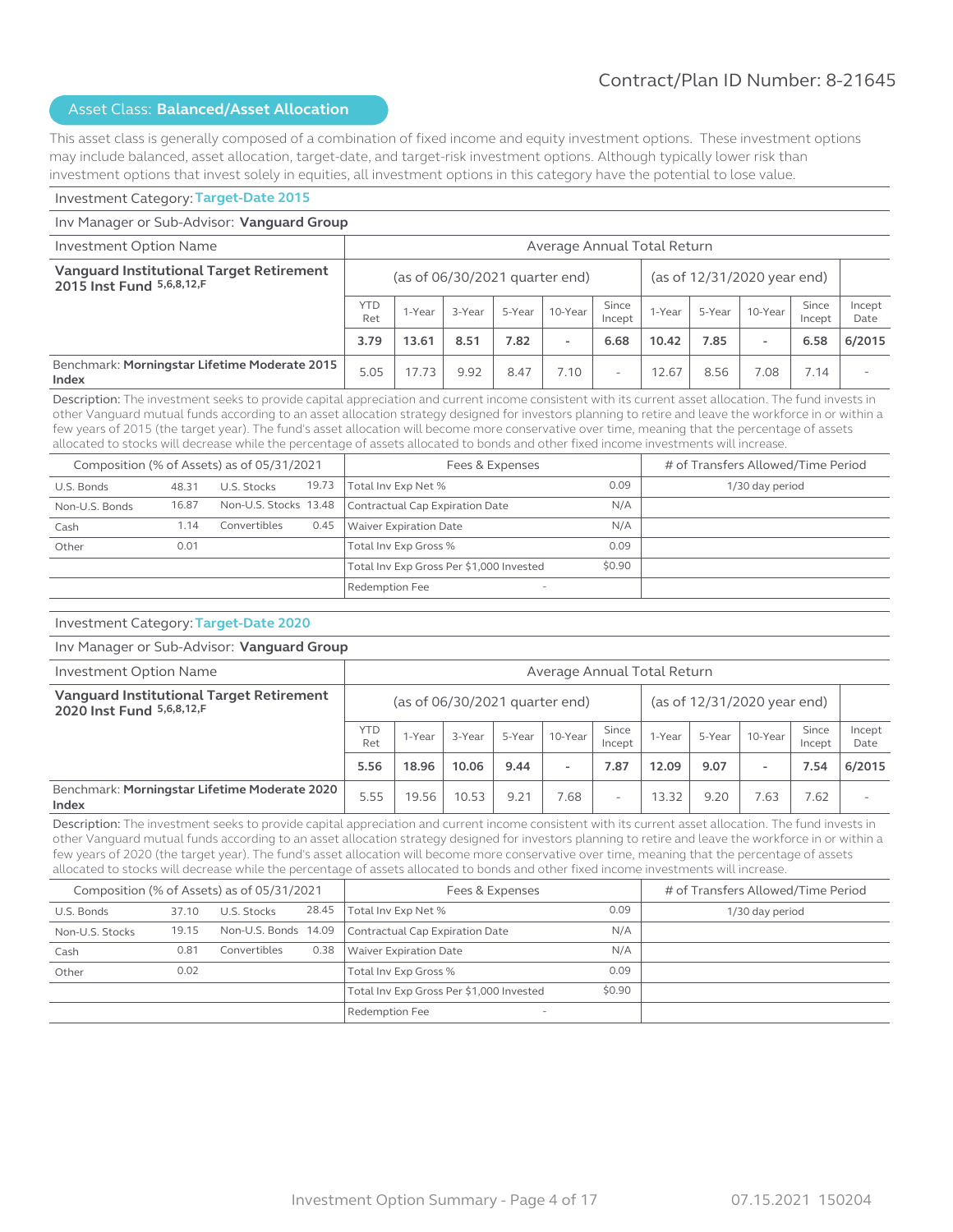This asset class is generally composed of a combination of fixed income and equity investment options. These investment options may include balanced, asset allocation, target-date, and target-risk investment options. Although typically lower risk than investment options that invest solely in equities, all investment options in this category have the potential to lose value.

#### Investment Category: **Target-Date 2025**

#### Inv Manager or Sub-Advisor: **Vanguard Group** Investment Option Name Average Annual Total Return **Vanguard Institutional Target Retirement 2025 Inst Fund <sup>5,6,8,12,F** (as of 06/30/2021 quarter end) (as of 12/31/2020 year end)</sup>  $YTD$  1-Year  $\begin{array}{|c|c|c|c|c|}\n\hline\n\text{Ret} & 1-\text{Year} & 3-\text{Year} & 5-\text{Year} & 10-\text{Year} & \text{Since} & \text{Incept} & \text{Incept}\n\hline\n\end{array}$  $\begin{array}{|c|c|c|c|c|}\n\hline\n\text{Incept} & \text{1-Year} & \text{5-Year} & \text{10-Year} & \text{Incept}\n\end{array}$ Incept Incept Date **6.78 22.81 11.17 10.62 - 8.68 13.34 9.94 - 8.20 6/2015** Benchmark: **Morningstar Lifetime Moderate 2025 Index Index Index Exercise 2023** 6.38 22.14 11.14 10.11 8.33 - 13.67 9.88 8.22 8.09

Description: The investment seeks to provide capital appreciation and current income consistent with its current asset allocation. The fund invests in other Vanguard mutual funds according to an asset allocation strategy designed for investors planning to retire and leave the workforce in or within a few years of 2025 (the target year). The fund's asset allocation will become more conservative over time, meaning that the percentage of assets allocated to stocks will decrease while the percentage of assets allocated to bonds and other fixed income investments will increase.

|                 |       | Composition (% of Assets) as of 05/31/2021 |       | Fees & Expenses                            | # of Transfers Allowed/Time Period |                 |
|-----------------|-------|--------------------------------------------|-------|--------------------------------------------|------------------------------------|-----------------|
| U.S. Stocks     | 34.93 | U.S. Bonds                                 | 27.60 | Total Inv Exp Net %                        | 0.09                               | 1/30 day period |
| Non-U.S. Stocks | 23.63 | Non-U.S. Bonds 12.98                       |       | Contractual Cap Expiration Date            | N/A                                |                 |
| Cash            | 0.48  | Convertibles                               | 0.35  | <b>Waiver Expiration Date</b>              | N/A                                |                 |
| Other           | 0.02  |                                            |       | Total Inv Exp Gross %                      | 0.09                               |                 |
|                 |       |                                            |       | Total Inv Exp Gross Per \$1,000 Invested   | \$0.90                             |                 |
|                 |       |                                            |       | Redemption Fee<br>$\overline{\phantom{a}}$ |                                    |                 |

#### Investment Category: **Target-Date 2030**

#### Inv Manager or Sub-Advisor: **Vanguard Group**

| Investment Option Name                                                |                   | Average Annual Total Return |                                  |        |                          |                 |        |        |                             |                 |                |
|-----------------------------------------------------------------------|-------------------|-----------------------------|----------------------------------|--------|--------------------------|-----------------|--------|--------|-----------------------------|-----------------|----------------|
| Vanguard Institutional Target Retirement<br>2030 Inst Fund 5,6,8,12,F |                   |                             | (as of $06/30/2021$ quarter end) |        |                          |                 |        |        | (as of 12/31/2020 year end) |                 |                |
|                                                                       | <b>YTD</b><br>Ret | 1-Year                      | 3-Year                           | 5-Year | 10-Year                  | Since<br>Incept | 1-Year | 5-Year | 10-Year                     | Since<br>Incept | Incept<br>Date |
|                                                                       | 7.93              | 26.11                       | 11.92                            | 11.55  | $\overline{\phantom{a}}$ | 9.26            | 14.10  | 10.57  | $\overline{\phantom{a}}$    | 8.62            | 6/2015         |
| Benchmark: Morningstar Lifetime Moderate 2030<br>Index                | 7.71              | 25.93                       | 1.77                             | 11.18  | 9.00                     | ۰               | 13.69  | 10.58  | 8.79                        | 8.53            |                |

Description: The investment seeks to provide capital appreciation and current income consistent with its current asset allocation. The fund invests in other Vanguard mutual funds according to an asset allocation strategy designed for investors planning to retire and leave the workforce in or within a few years of 2030 (the target year). The fund's asset allocation will become more conservative over time, meaning that the percentage of assets allocated to stocks will decrease while the percentage of assets allocated to bonds and other fixed income investments will increase.

|             |       | Composition (% of Assets) as of 05/31/2021 |      | Fees & Expenses                            |        | # of Transfers Allowed/Time Period |
|-------------|-------|--------------------------------------------|------|--------------------------------------------|--------|------------------------------------|
| U.S. Stocks | 39.77 | Non-U.S. Stocks 26.83                      |      | Total Inv Exp Net %                        | 0.09   | 1/30 day period                    |
| U.S. Bonds  | 21.93 | Non-U.S. Bonds 10.78                       |      | Contractual Cap Expiration Date            | N/A    |                                    |
| Cash        | 0.37  | Convertibles                               | 0.29 | <b>Waiver Expiration Date</b>              | N/A    |                                    |
| Other       | 0.02  |                                            |      | Total Inv Exp Gross %                      | 0.09   |                                    |
|             |       |                                            |      | Total Inv Exp Gross Per \$1,000 Invested   | \$0.90 |                                    |
|             |       |                                            |      | Redemption Fee<br>$\overline{\phantom{a}}$ |        |                                    |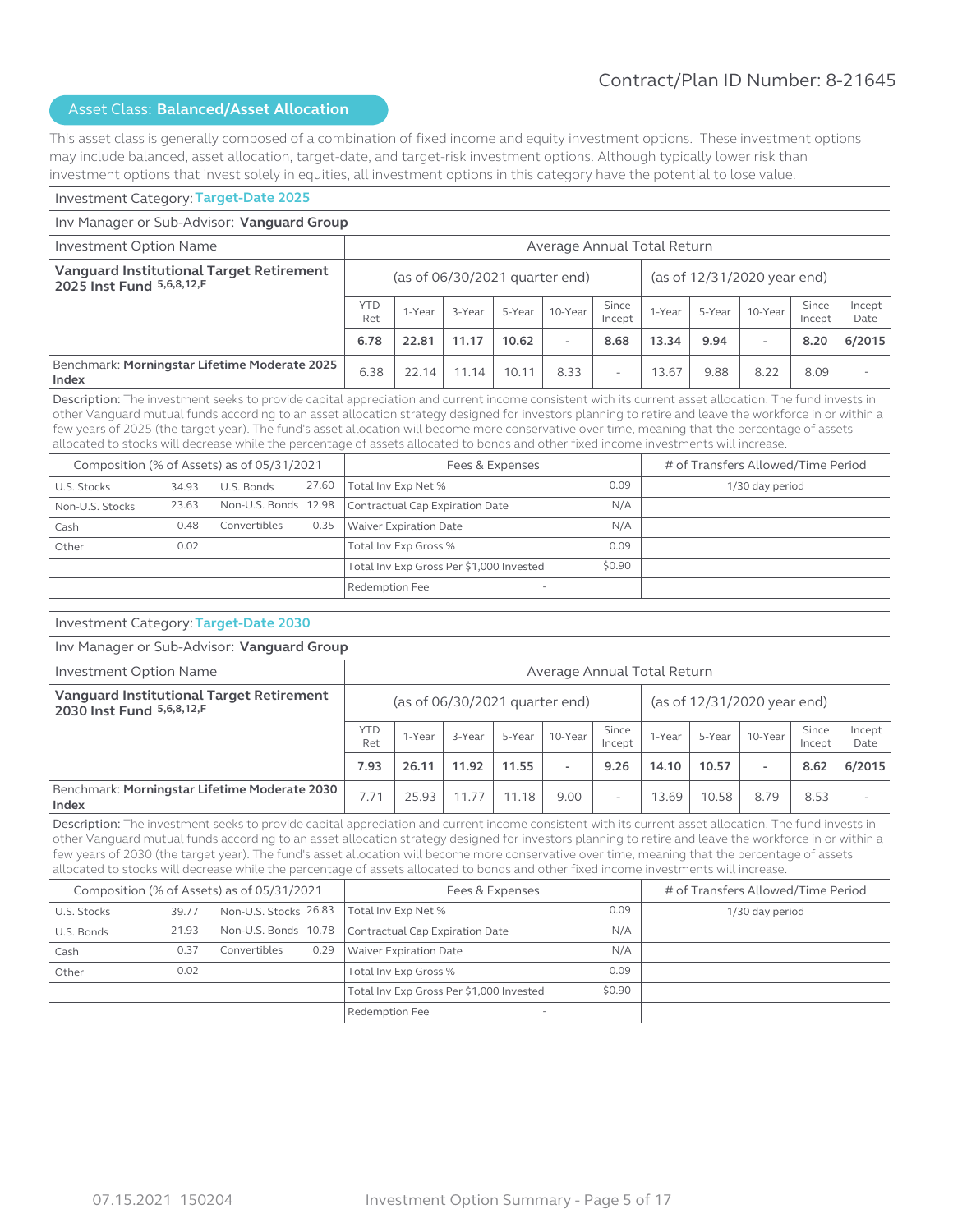This asset class is generally composed of a combination of fixed income and equity investment options. These investment options may include balanced, asset allocation, target-date, and target-risk investment options. Although typically lower risk than investment options that invest solely in equities, all investment options in this category have the potential to lose value.

#### Investment Category: **Target-Date 2035**

#### Inv Manager or Sub-Advisor: **Vanguard Group** Investment Option Name Average Annual Total Return **Vanguard Institutional Target Retirement 2035 Inst Fund <sup>5,6,8,12,F** (as of 06/30/2021 quarter end) (as of 12/31/2020 year end)</sup>  $YTD$  1-Year  $\begin{array}{|c|c|c|c|c|}\n\hline\n\text{Ret} & 1-\text{Year} & 3-\text{Year} & 5-\text{Year} & 10-\text{Year} & \text{Since} & \text{Incept} & \text{Incept}\n\hline\n\end{array}$  $\begin{array}{|c|c|c|c|c|}\n\hline\n\text{Incept} & \text{1-Year} & \text{5-Year} & \text{10-Year} & \text{Incept}\n\end{array}$ Incept Incept Date **9.05 29.34 12.64 12.45 - 9.83 14.80 11.16 - 9.03 6/2015** Benchmark: **Morningstar Lifetime Moderate 2035 Index Index Index Index Index Index Index Index Index Index Index Index Index Index Index Index Index Index Index Index Index Index Index Index Index Index Index Index**

Description: The investment seeks to provide capital appreciation and current income consistent with its current asset allocation. The fund invests in other Vanguard mutual funds according to an asset allocation strategy designed for investors planning to retire and leave the workforce in or within a few years of 2035 (the target year). The fund's asset allocation will become more conservative over time, meaning that the percentage of assets allocated to stocks will decrease while the percentage of assets allocated to bonds and other fixed income investments will increase.

|             |       | Composition (% of Assets) as of 05/31/2021 |      | Fees & Expenses                          |        | # of Transfers Allowed/Time Period |
|-------------|-------|--------------------------------------------|------|------------------------------------------|--------|------------------------------------|
| U.S. Stocks | 44.30 | Non-U.S. Stocks 29.83                      |      | Total Inv Exp Net %                      | 0.09   | 1/30 day period                    |
| U.S. Bonds  | 17.09 | Non-U.S. Bonds 8.28                        |      | Contractual Cap Expiration Date          | N/A    |                                    |
| Cash        | 0.25  | Convertibles                               | 0.23 | Waiver Expiration Date                   | N/A    |                                    |
| Other       | 0.03  |                                            |      | Total Inv Exp Gross %                    | 0.09   |                                    |
|             |       |                                            |      | Total Inv Exp Gross Per \$1,000 Invested | \$0.90 |                                    |
|             |       | Redemption Fee                             |      |                                          |        |                                    |

#### Investment Category: **Target-Date 2040**

#### Inv Manager or Sub-Advisor: **Vanguard Group**

| <b>Investment Option Name</b>                                         |            | Average Annual Total Return                                     |        |        |                          |                 |        |        |                          |                 |                |
|-----------------------------------------------------------------------|------------|-----------------------------------------------------------------|--------|--------|--------------------------|-----------------|--------|--------|--------------------------|-----------------|----------------|
| Vanguard Institutional Target Retirement<br>2040 Inst Fund 5,6,8,12,F |            | (as of 12/31/2020 year end)<br>(as of $06/30/2021$ quarter end) |        |        |                          |                 |        |        |                          |                 |                |
|                                                                       | YTD<br>Ret | 1-Year                                                          | 3-Year | 5-Year | 10-Year                  | Since<br>Incept | 1-Year | 5-Year | 10-Year                  | Since<br>Incept | Incept<br>Date |
|                                                                       | 10.22      | 32.73                                                           | 13.34  | 13.34  | $\overline{\phantom{a}}$ | 10.37           | 15.44  | 11.74  | $\overline{\phantom{a}}$ | 9.40            | 6/2015         |
| Benchmark: Morningstar Lifetime Moderate 2040<br>Index                | 10.87      | 34.74                                                           | 12.76  | 12.89  | 9.85                     | ۰               | 13.09  | 11.48  | 9.34                     | 9.01            |                |

Description: The investment seeks to provide capital appreciation and current income consistent with its current asset allocation. The fund invests in other Vanguard mutual funds according to an asset allocation strategy designed for investors planning to retire and leave the workforce in or within a few years of 2040 (the target year). The fund's asset allocation will become more conservative over time, meaning that the percentage of assets allocated to stocks will decrease while the percentage of assets allocated to bonds and other fixed income investments will increase.

|             |       | Composition (% of Assets) as of 05/31/2021 |                                            | Fees & Expenses                          |        | # of Transfers Allowed/Time Period |
|-------------|-------|--------------------------------------------|--------------------------------------------|------------------------------------------|--------|------------------------------------|
| U.S. Stocks | 48.84 | Non-U.S. Stocks 32.90                      |                                            | Total Inv Exp Net %                      | 0.09   | 1/30 day period                    |
| U.S. Bonds  | 12.25 | Non-U.S. Bonds 5.62                        |                                            | Contractual Cap Expiration Date          | N/A    |                                    |
| Cash        | 0.20  | Convertibles                               | 0.16                                       | <b>Waiver Expiration Date</b>            | N/A    |                                    |
| Other       | 0.03  | Preferred                                  | 0.01                                       | Total Inv Exp Gross %                    | 0.09   |                                    |
|             |       |                                            |                                            | Total Inv Exp Gross Per \$1,000 Invested | \$0.90 |                                    |
|             |       |                                            | Redemption Fee<br>$\overline{\phantom{a}}$ |                                          |        |                                    |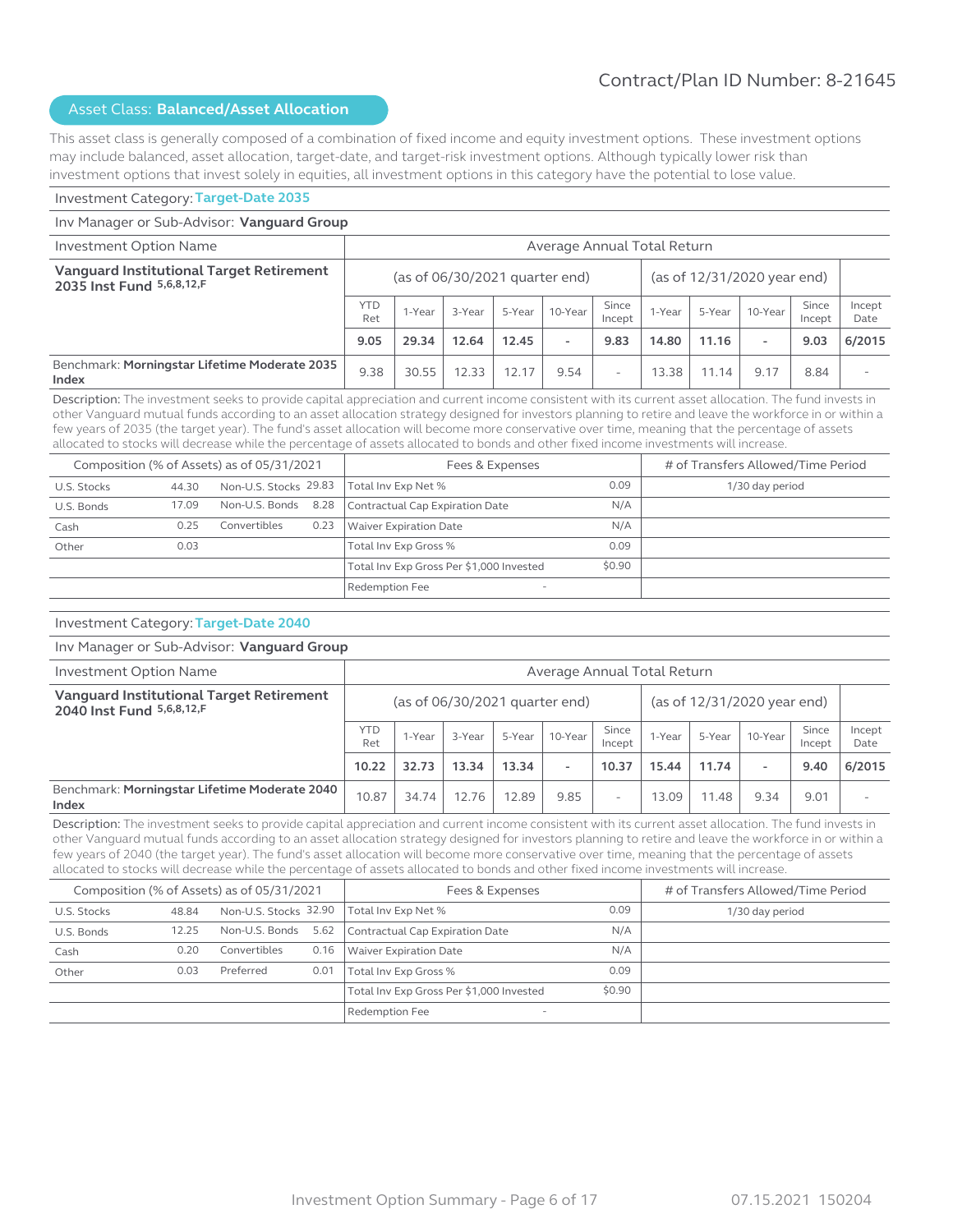This asset class is generally composed of a combination of fixed income and equity investment options. These investment options may include balanced, asset allocation, target-date, and target-risk investment options. Although typically lower risk than investment options that invest solely in equities, all investment options in this category have the potential to lose value.

#### Investment Category: **Target-Date 2045**

#### Inv Manager or Sub-Advisor: **Vanguard Group** Investment Option Name Average Annual Total Return **Vanguard Institutional Target Retirement 2045 Inst Fund <sup>5,6,8,12,F** (as of 06/30/2021 quarter end) (as of 12/31/2020 year end)</sup>  $YTD$  1-Year  $\begin{array}{|c|c|c|c|c|}\n\hline\n\text{Ret} & 1-\text{Year} & 3-\text{Year} & 5-\text{Year} & 10-\text{Year} & \text{Since} & \text{Incept} & \text{Incept}\n\hline\n\end{array}$  $\begin{array}{|c|c|c|c|c|}\n\hline\n\text{Incept} & \text{1-Year} & \text{5-Year} & \text{10-Year} & \text{Incept}\n\end{array}$ Incept Incept Date **11.34 36.10 14.07 13.96 - 10.86 16.17 12.12 - 9.74 6/2015** Benchmark: **Morningstar Lifetime Moderate 2045 Index Index Index Index Index Index Index Index Index Index Index Index Index Index Index Index Index Index Index Index Index Index Index Index Index Index Index Index**

Description: The investment seeks to provide capital appreciation and current income consistent with its current asset allocation. The fund invests in other Vanguard mutual funds according to an asset allocation strategy designed for investors planning to retire and leave the workforce in or within a few years of 2045 (the target year). The fund's asset allocation will become more conservative over time, meaning that the percentage of assets allocated to stocks will decrease while the percentage of assets allocated to bonds and other fixed income investments will increase.

|             |       | Composition (% of Assets) as of 05/31/2021 |      | Fees & Expenses                          |        | # of Transfers Allowed/Time Period |
|-------------|-------|--------------------------------------------|------|------------------------------------------|--------|------------------------------------|
| U.S. Stocks | 53.20 | Non-U.S. Stocks 36.02                      |      | Total Inv Exp Net %                      | 0.09   | 1/30 day period                    |
| U.S. Bonds  | 7.36  | Non-U.S. Bonds 3.14                        |      | Contractual Cap Expiration Date          | N/A    |                                    |
| Cash        | 0.15  | Convertibles                               | 0.10 | Waiver Expiration Date                   | N/A    |                                    |
| Other       | 0.03  | Preferred                                  | 0.01 | Total Inv Exp Gross %                    | 0.09   |                                    |
|             |       |                                            |      | Total Inv Exp Gross Per \$1,000 Invested | \$0.90 |                                    |
|             |       |                                            |      | Redemption Fee                           |        |                                    |

#### Investment Category: **Target-Date 2050**

#### Inv Manager or Sub-Advisor: **Vanguard Group**

| Investment Option Name                                                |                   | Average Annual Total Return                                     |        |        |                          |                 |        |        |                          |                 |                |
|-----------------------------------------------------------------------|-------------------|-----------------------------------------------------------------|--------|--------|--------------------------|-----------------|--------|--------|--------------------------|-----------------|----------------|
| Vanguard Institutional Target Retirement<br>2050 Inst Fund 5,6,8,12,F |                   | (as of 12/31/2020 year end)<br>(as of $06/30/2021$ quarter end) |        |        |                          |                 |        |        |                          |                 |                |
|                                                                       | <b>YTD</b><br>Ret | 1-Year                                                          | 3-Year | 5-Year | 10-Year                  | Since<br>Incept | 1-Year | 5-Year | 10-Year                  | Since<br>Incept | Incept<br>Date |
|                                                                       | 11.51             | 36.49                                                           | 14.17  | 14.01  | $\overline{\phantom{a}}$ | 10.91           | 16.33  | 12.14  | $\overline{\phantom{a}}$ | 9.76            | 6/2015         |
| Benchmark: Morningstar Lifetime Moderate 2050<br>Index                | 12.10             | 38.42                                                           | 13.05  | 13.30  | 9.88                     | ۰               | 12.91  | 11.62  | 9.24                     | 9.02            |                |

Description: The investment seeks to provide capital appreciation and current income consistent with its current asset allocation. The fund invests in other Vanguard mutual funds according to an asset allocation strategy designed for investors planning to retire and leave the workforce in or within a few years of 2050 (the target year). The fund's asset allocation will become more conservative over time, meaning that the percentage of assets allocated to stocks will decrease while the percentage of assets allocated to bonds and other fixed income investments will increase.

|             |       | Composition (% of Assets) as of 05/31/2021 |                                            | Fees & Expenses                          |        | # of Transfers Allowed/Time Period |
|-------------|-------|--------------------------------------------|--------------------------------------------|------------------------------------------|--------|------------------------------------|
| U.S. Stocks | 54.11 | Non-U.S. Stocks 36.45                      |                                            | Total Inv Exp Net %                      | 0.09   | 1/30 day period                    |
| U.S. Bonds  | 6.47  | Non-U.S. Bonds 2.75                        |                                            | Contractual Cap Expiration Date          | N/A    |                                    |
| Cash        | 0.10  | Convertibles                               | 0.08                                       | <b>Waiver Expiration Date</b>            | N/A    |                                    |
| Other       | 0.03  | Preferred                                  | 0.01                                       | Total Inv Exp Gross %                    | 0.09   |                                    |
|             |       |                                            |                                            | Total Inv Exp Gross Per \$1,000 Invested | \$0.90 |                                    |
|             |       |                                            | Redemption Fee<br>$\overline{\phantom{0}}$ |                                          |        |                                    |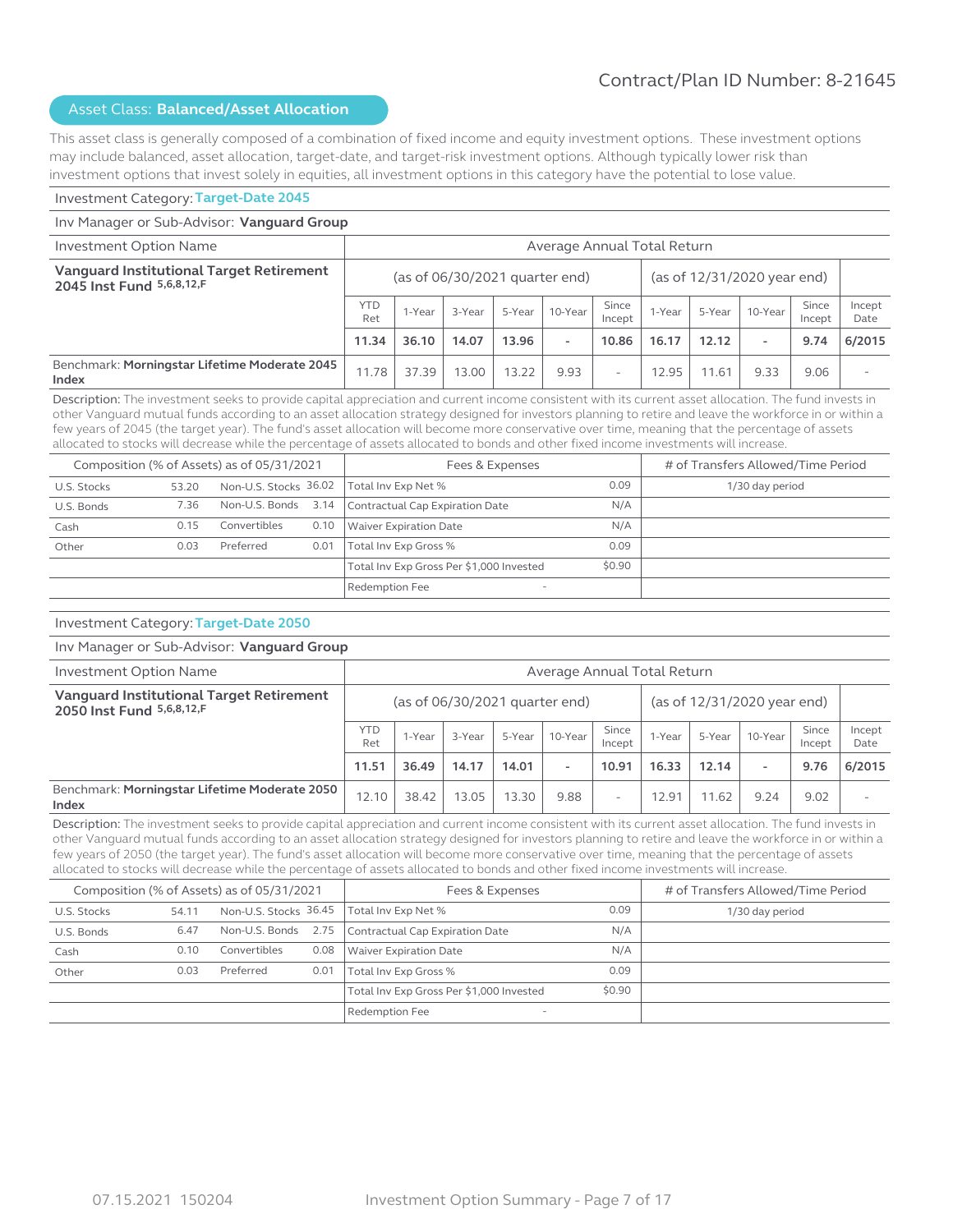This asset class is generally composed of a combination of fixed income and equity investment options. These investment options may include balanced, asset allocation, target-date, and target-risk investment options. Although typically lower risk than investment options that invest solely in equities, all investment options in this category have the potential to lose value.

#### Investment Category: **Target-Date 2055**

#### Inv Manager or Sub-Advisor: **Vanguard Group** Investment Option Name Average Annual Total Return **Vanguard Institutional Target Retirement 2055 Inst Fund <sup>5,6,8,12,F** (as of 06/30/2021 quarter end) (as of 12/31/2020 year end)</sup>  $YTD$  1-Year  $\begin{array}{|c|c|c|c|c|}\n\hline\n\text{Ret} & 1-\text{Year} & 3-\text{Year} & 5-\text{Year} & 10-\text{Year} & \text{Since} & \text{Incept} & \text{Incept}\n\hline\n\end{array}$  $\begin{array}{|c|c|c|c|c|}\n\hline\n\text{Incept} & \text{1-Year} & \text{5-Year} & \text{10-Year} & \text{Incept}\n\end{array}$ Incept Incept Date **11.51 36.50 14.20 14.03 - 10.92 16.36 12.16 - 9.77 6/2015** Benchmark: **Morningstar Lifetime Moderate 2055 Index Index Index Index Index Index Index Index Index Index Index Index Index Index Index Index Index Index Index Index Index Index Index Index Index Index Index Index**

Description: The investment seeks to provide capital appreciation and current income consistent with its current asset allocation. The fund invests in other Vanguard mutual funds according to an asset allocation strategy designed for investors planning to retire and leave the workforce in or within a few years of 2055 (the target year). The fund's asset allocation will become more conservative over time, meaning that the percentage of assets allocated to stocks will decrease while the percentage of assets allocated to bonds and other fixed income investments will increase.

|             |       | Composition (% of Assets) as of 05/31/2021 |      | Fees & Expenses                          | # of Transfers Allowed/Time Period |                 |
|-------------|-------|--------------------------------------------|------|------------------------------------------|------------------------------------|-----------------|
| U.S. Stocks | 54.10 | Non-U.S. Stocks 36.49                      |      | Total Inv Exp Net %                      | 0.09                               | 1/30 day period |
| U.S. Bonds  | 6.47  | Non-U.S. Bonds 2.70                        |      | Contractual Cap Expiration Date          | N/A                                |                 |
| Cash        | 0.11  | Convertibles                               | 0.08 | <b>Waiver Expiration Date</b>            | N/A                                |                 |
| Other       | 0.03  | Preferred                                  | 0.01 | Total Inv Exp Gross %                    | 0.09                               |                 |
|             |       |                                            |      | Total Inv Exp Gross Per \$1,000 Invested | \$0.90                             |                 |
|             |       | Redemption Fee<br>$\overline{\phantom{a}}$ |      |                                          |                                    |                 |

#### Investment Category: **Target-Date 2060**

#### Inv Manager or Sub-Advisor: **Vanguard Group**

| Investment Option Name                                                |                   | Average Annual Total Return |                                  |        |                          |                             |        |        |                          |                 |                |
|-----------------------------------------------------------------------|-------------------|-----------------------------|----------------------------------|--------|--------------------------|-----------------------------|--------|--------|--------------------------|-----------------|----------------|
| Vanguard Institutional Target Retirement<br>2060 Inst Fund 5,6,8,12,F |                   |                             | (as of $06/30/2021$ quarter end) |        |                          | (as of 12/31/2020 year end) |        |        |                          |                 |                |
|                                                                       | <b>YTD</b><br>Ret | 1-Year                      | 3-Year                           | 5-Year | 10-Year                  | Since<br>Incept             | 1-Year | 5-Year | 10-Year                  | Since<br>Incept | Incept<br>Date |
|                                                                       | 11.51             | 36.54                       | 14.23                            | 14.04  | $\overline{\phantom{a}}$ | 10.92                       | 16.40  | 12.16  | $\overline{\phantom{a}}$ | 9.77            | 6/2015         |
| Benchmark: Morningstar Lifetime Moderate 2060<br>Index                | 12.12             | 38.83                       | 12.96                            | 13.25  | 9.70                     | ۰                           | 12.89  | 11.57  | 9.00                     | 8.91            |                |

Description: The investment seeks to provide capital appreciation and current income consistent with its current asset allocation. The fund invests in other Vanguard mutual funds according to an asset allocation strategy designed for investors planning to retire and leave the workforce in or within a few years of 2060 (the target year). The fund's asset allocation will become more conservative over time, meaning that the percentage of assets allocated to stocks will decrease while the percentage of assets allocated to bonds and other fixed income investments will increase.

|             |       | Composition (% of Assets) as of 05/31/2021 |                                            | Fees & Expenses                          |        | # of Transfers Allowed/Time Period |
|-------------|-------|--------------------------------------------|--------------------------------------------|------------------------------------------|--------|------------------------------------|
| U.S. Stocks | 54.17 | Non-U.S. Stocks 36.40                      |                                            | Total Inv Exp Net %                      | 0.09   | 1/30 day period                    |
| U.S. Bonds  | 6.36  | Non-U.S. Bonds 2.80                        |                                            | Contractual Cap Expiration Date          | N/A    |                                    |
| Cash        | 0.14  | Convertibles                               | 0.08                                       | <b>Waiver Expiration Date</b>            | N/A    |                                    |
| Other       | 0.03  | Preferred                                  | 0.01                                       | Total Inv Exp Gross %                    | 0.09   |                                    |
|             |       |                                            |                                            | Total Inv Exp Gross Per \$1,000 Invested | \$0.90 |                                    |
|             |       |                                            | Redemption Fee<br>$\overline{\phantom{a}}$ |                                          |        |                                    |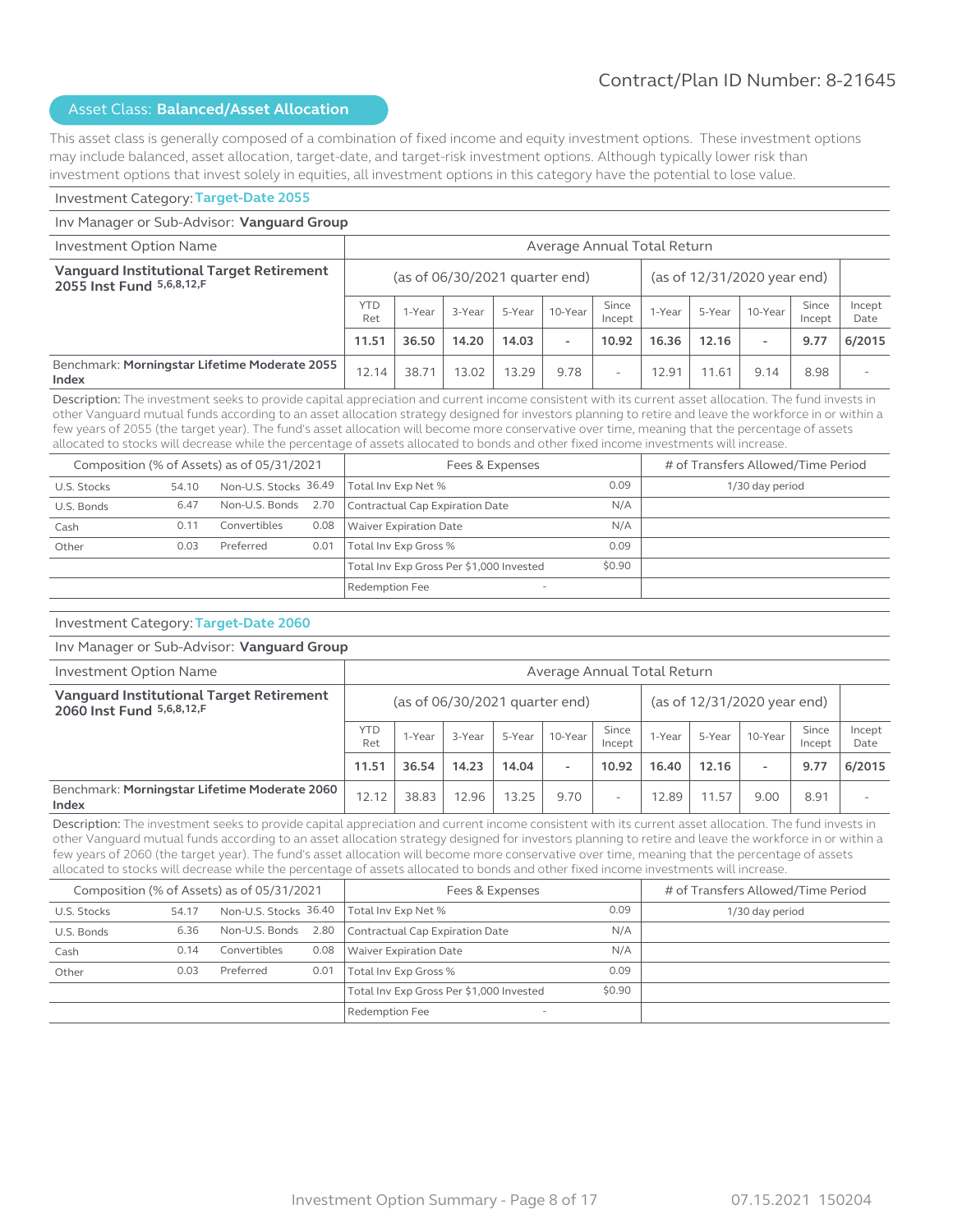This asset class is generally composed of a combination of fixed income and equity investment options. These investment options may include balanced, asset allocation, target-date, and target-risk investment options. Although typically lower risk than investment options that invest solely in equities, all investment options in this category have the potential to lose value.

#### Investment Category: **Target-Date 2065+**

#### Inv Manager or Sub-Advisor: **Vanguard Group** Investment Option Name Average Annual Total Return **Vanguard Institutional Target Retirement 2065 Instl Fund** 5,6,8,12,F<br>**2065 Instl Fund** 5,6,8,12,F  $\begin{array}{c|c}\n\text{YTD} & \text{1-Year} \\
\text{Ret}\n\end{array}$  $\begin{array}{|c|c|c|c|c|}\n\hline\n\text{Ret} & 1-\text{Year} & 3-\text{Year} & 5-\text{Year} & 10-\text{Year} & \text{Since} & \text{Incept} & \text{Incept}\n\hline\n\end{array}$  $\begin{array}{|c|c|c|c|c|}\n\hline\n\text{Incept} & \text{1-Year} & \text{5-Year} & \text{10-Year} & \text{Incept}\n\end{array}$ Incept Incept Date **11.49 36.49 14.13 - - 13.19 16.18 - - 11.66 7/2017** Benchmark: **Morningstar Lifetime Moderate 2060 Index Index Index Index Index Index Index Index Index Index Index Index Index Index Index Index Index Index Index Index Index Index Index Index Index Index Index Index**

Description: The investment seeks to provide capital appreciation and current income consistent with its current asset allocation. The fund invests in other Vanguard mutual funds according to an asset allocation strategy designed for investors planning to retire and leave the workforce in or within a few years of 2065 (the target year). The fund's asset allocation will become more conservative over time, meaning that the percentage of assets allocated to stocks will decrease while the percentage of assets allocated to bonds and other fixed income investments will increase.

|             |       | Composition (% of Assets) as of 05/31/2021 |                                            | Fees & Expenses                          | # of Transfers Allowed/Time Period |                 |
|-------------|-------|--------------------------------------------|--------------------------------------------|------------------------------------------|------------------------------------|-----------------|
| U.S. Stocks | 53.68 | Non-U.S. Stocks 36.61                      |                                            | Total Inv Exp Net %                      | 0.09                               | 1/30 day period |
| U.S. Bonds  | 6.28  | Non-U.S. Bonds 3.18                        |                                            | Contractual Cap Expiration Date          | N/A                                |                 |
| Cash        | 0.12  | Convertibles                               | 0.09                                       | <b>Waiver Expiration Date</b>            | N/A                                |                 |
| Other       | 0.03  | Preferred                                  | 0.01                                       | Total Inv Exp Gross %                    | 0.09                               |                 |
|             |       |                                            |                                            | Total Inv Exp Gross Per \$1,000 Invested | \$0.90                             |                 |
|             |       |                                            | Redemption Fee<br>$\overline{\phantom{a}}$ |                                          |                                    |                 |

#### Asset Class: **Large U.S. Equity**

This asset class is generally composed of investment options that invest in stocks, or shares of ownership in large, well-established, U.S. companies. These investment options typically carry more risk than fixed income investment options but have the potential for higher returns over longer time periods. They may be an appropriate choice for long-term investors who are seeking the potential for growth. All investment options in this category have the potential to lose value.

#### Investment Category: **Large Value**

# Inv Manager or Sub-Advisor: **Massachusetts Financial Svc Co**

| Investment Option Name              | Average Annual Total Return |        |        |        |                                  |                 |        |        |                             |                 |                |
|-------------------------------------|-----------------------------|--------|--------|--------|----------------------------------|-----------------|--------|--------|-----------------------------|-----------------|----------------|
| MFS Value R6 Fund 10,G              |                             |        |        |        | (as of $06/30/2021$ quarter end) |                 |        |        | (as of 12/31/2020 year end) |                 |                |
|                                     | <b>YTD</b><br>Ret           | 1-Year | 3-Year | 5-Year | 10-Year                          | Since<br>Incept | 1-Year | 5-Year | 10-Year                     | Since<br>Incept | Incept<br>Date |
|                                     | 14.84                       | 37.03  | 13.31  | 12.09  | 12.06                            | 8.83            | 4.03   | 10.47  | 11.13                       | 8.11            | 4/2006         |
| Benchmark: Russell 1000 Value Index | 17.05                       | 43.68  | 2.42   | 11.87  | 1.61                             | ۰               | 2.80   | 9.74   | 10.50                       |                 |                |

Description: The investment seeks capital appreciation. The fund normally invests the fund's assets primarily in equity securities. Equity securities include common stocks and other securities that represent an ownership interest (or right to acquire an ownership interest) in a company or other issuer. MFS focuses on investing the fund's assets in the stocks of companies the advisor believes are undervalued compared to their perceived worth (value companies).

|             |       | Composition (% of Assets) as of 05/31/2021 | Fees & Expenses                          |        |                    |  |
|-------------|-------|--------------------------------------------|------------------------------------------|--------|--------------------|--|
| U.S. Stocks | 90.88 | Non-U.S. Stocks 7.54                       | Total Inv Exp Net %                      | 0.47   | 2/calendar quarter |  |
| Cash        | 1.58  |                                            | Contractual Cap Expiration Date          | N/A    |                    |  |
|             |       |                                            | <b>Waiver Expiration Date</b>            | N/A    |                    |  |
|             |       |                                            | Total Inv Exp Gross %                    | 0.47   |                    |  |
|             |       |                                            | Total Inv Exp Gross Per \$1,000 Invested | \$4.70 |                    |  |
|             |       |                                            | Redemption Fee                           |        |                    |  |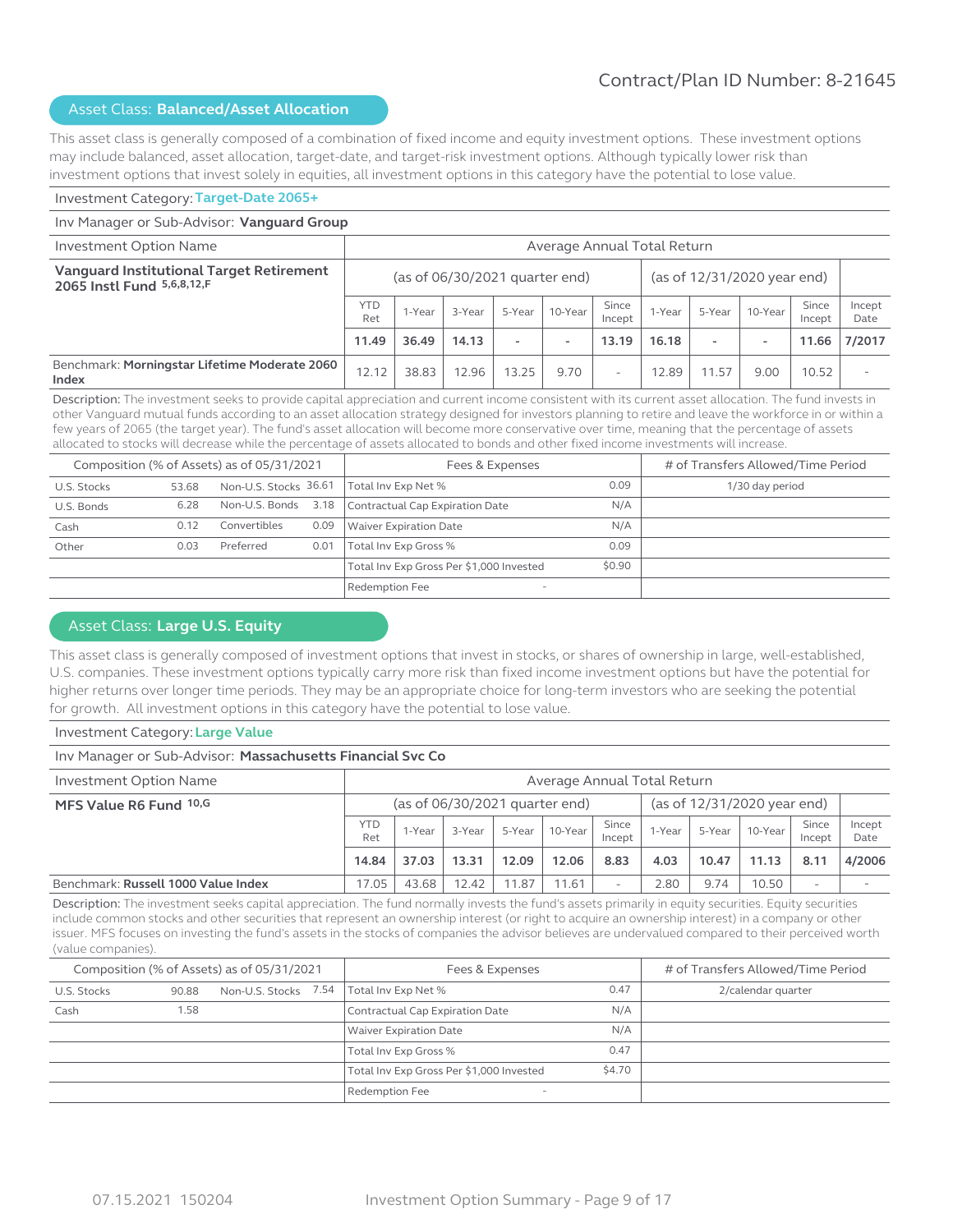#### Asset Class: **Large U.S. Equity**

This asset class is generally composed of investment options that invest in stocks, or shares of ownership in large, well-established, U.S. companies. These investment options typically carry more risk than fixed income investment options but have the potential for higher returns over longer time periods. They may be an appropriate choice for long-term investors who are seeking the potential for growth. All investment options in this category have the potential to lose value.

#### Investment Category: **Large Blend**

#### Inv Manager or Sub-Advisor: **Vanguard Group**

| Investment Option Name                         | Average Annual Total Return |                                                               |        |        |         |                 |        |        |         |                 |                |
|------------------------------------------------|-----------------------------|---------------------------------------------------------------|--------|--------|---------|-----------------|--------|--------|---------|-----------------|----------------|
| Vanguard 500 Index Admiral Fund <sup>2,F</sup> |                             | (as of 12/31/2020 year end)<br>(as of 06/30/2021 quarter end) |        |        |         |                 |        |        |         |                 |                |
|                                                | <b>YTD</b><br>Ret           | 1-Year                                                        | 3-Year | 5-Year | 10-Year | Since<br>Incept | l-Year | 5-Year | 10-Year | Since<br>Incept | Incept<br>Date |
|                                                | 15.24                       | 40.76                                                         | 18.64  | 17.61  | 14.80   | 7.84            | 18.37  | 15.18  | 13.85   | 7.28            | 11/2000        |
| Benchmark: Russell 1000 Index                  | 14.95                       | 43.07                                                         | 19.16  | 17.99  | 14.90   |                 | 20.96  | 15.60  | 14.01   | ۰               |                |

Description: The investment seeks to track the performance of the Standard & Poor's 500 Index that measures the investment return of large-capitalization stocks. The fund employs an indexing investment approach designed to track the performance of the Standard & Poor's 500 Index, a widely recognized benchmark of U.S. stock market performance that is dominated by the stocks of large U.S. companies. The advisor attempts to replicate the target index by investing all, or substantially all, of its assets in the stocks that make up the index, holding each stock in approximately the same proportion as its weighting in the index.

|             |       | Composition (% of Assets) as of 05/31/2021 | Fees & Expenses                          |        |                 |  |  |
|-------------|-------|--------------------------------------------|------------------------------------------|--------|-----------------|--|--|
| U.S. Stocks | 98.91 | Non-U.S. Stocks 1.08                       | 0.04<br>Total Inv Exp Net %              |        | 1/30 day period |  |  |
|             |       |                                            | Contractual Cap Expiration Date          | N/A    |                 |  |  |
|             |       |                                            | <b>Waiver Expiration Date</b>            | N/A    |                 |  |  |
|             |       |                                            | Total Inv Exp Gross %                    | 0.04   |                 |  |  |
|             |       |                                            | Total Inv Exp Gross Per \$1,000 Invested | \$0.40 |                 |  |  |
|             |       |                                            | Redemption Fee                           |        |                 |  |  |

#### Investment Category: **Large Growth**

#### Inv Manager or Sub-Advisor: **T. Rowe Price Associates, Inc.**

| Investment Option Name                  | Average Annual Total Return    |        |        |        |         |                             |        |        |         |                          |                |
|-----------------------------------------|--------------------------------|--------|--------|--------|---------|-----------------------------|--------|--------|---------|--------------------------|----------------|
| T. Rowe Price Large Cap Growth I Fund G | (as of 06/30/2021 quarter end) |        |        |        |         | (as of 12/31/2020 year end) |        |        |         |                          |                |
|                                         | <b>YTD</b><br>Ret              | 1-Year | 3-Year | 5-Year | 10-Year | Since<br>Incept             | 1-Year | 5-Year | 10-Year | Since<br>Incept          | Incept<br>Date |
|                                         | 16.65                          | 46.98  | 24.88  | 27.02  | 19.41   | 12.82                       | 39.56  | 21.54  | 18.18   | 12.26                    | 10/2001        |
| Benchmark: Russell 1000 Growth Index    | 12.99                          | 42.50  | 25.14  | 23.66  | 17.87   |                             | 38.49  | 21.00  | 17.21   | $\overline{\phantom{a}}$ |                |

Description: The investment seeks to provide long-term capital appreciation through investments in common stocks of growth companies. The fund will normally invest at least 80% of its net assets (including any borrowings for investment purposes) in the common stocks of large-cap companies. The advisor defines a large-cap company as one whose market capitalization is larger than the median market capitalization of companies in the Russell 1000(R) Growth Index, a widely used benchmark of the largest U.S. growth stocks. The fund is non-diversified.

|             |       | Composition (% of Assets) as of 03/31/2021 |      | Fees & Expenses                            |        |                 |  |  |
|-------------|-------|--------------------------------------------|------|--------------------------------------------|--------|-----------------|--|--|
| U.S. Stocks | 89.35 | Non-U.S. Stocks 6.69                       |      | Total Inv Exp Net %                        | 0.56   | 1/30 day period |  |  |
| Other       | 3.53  | Cash                                       | 0.43 | Contractual Cap Expiration Date            | N/A    |                 |  |  |
|             |       |                                            |      | <b>Waiver Expiration Date</b>              | N/A    |                 |  |  |
|             |       |                                            |      | Total Inv Exp Gross %                      | 0.56   |                 |  |  |
|             |       |                                            |      | Total Inv Exp Gross Per \$1,000 Invested   | \$5.60 |                 |  |  |
|             |       |                                            |      | Redemption Fee<br>$\overline{\phantom{a}}$ |        |                 |  |  |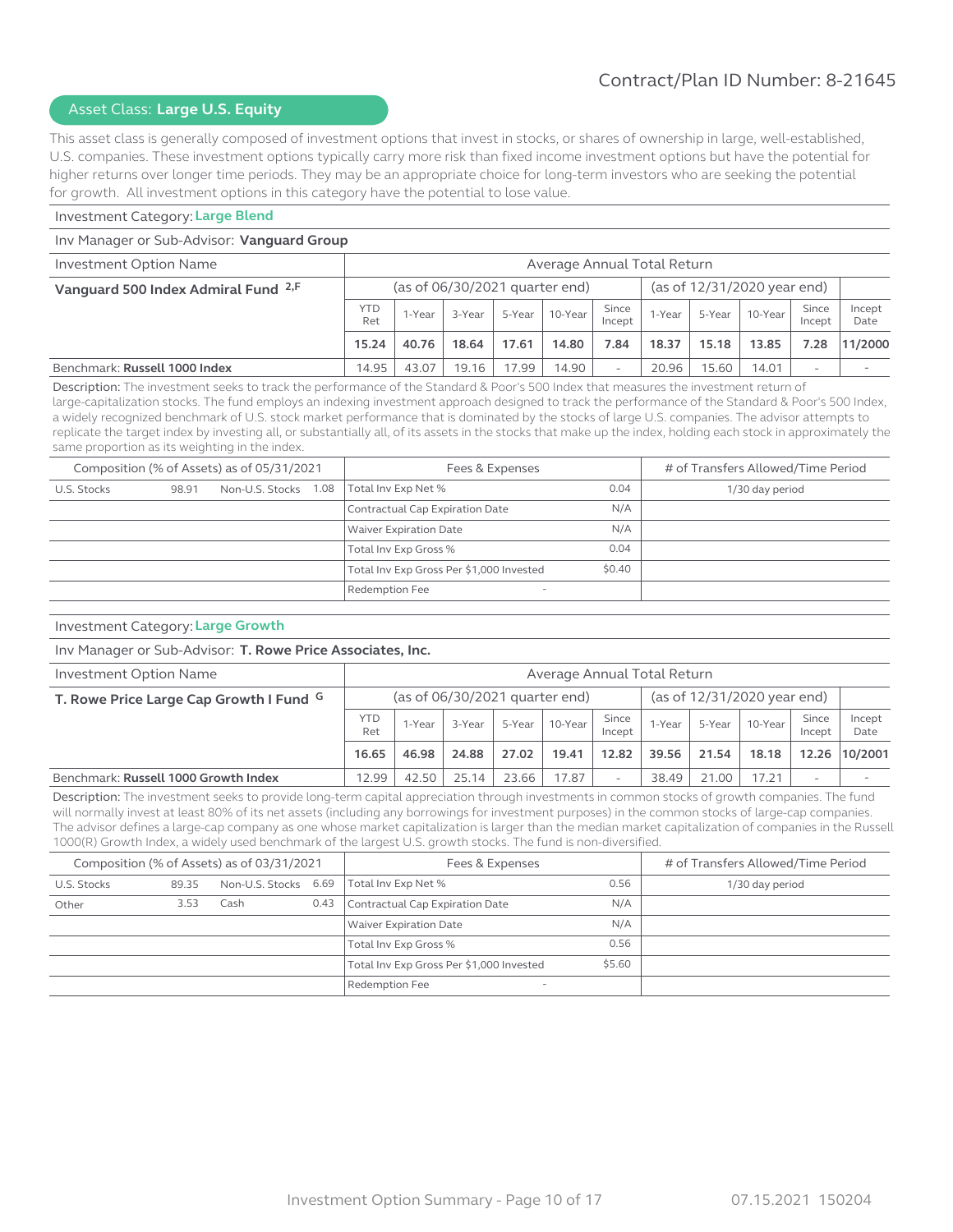#### Asset Class: **Small/Mid U.S. Equity**

This asset class is generally composed of investment options that invest in stocks, or shares of ownership in small- to medium-sized U.S. companies. These investment options typically carry more risk than larger U.S. equity investment options but have the potential for higher returns. They may be an appropriate choice for long-term investors who are seeking the potential for growth. All investment options in this category have the potential to lose value.

#### Investment Category: **Mid Cap Value**

#### Inv Manager or Sub-Advisor: **Massachusetts Financial Svc Co**

| Investment Option Name                | Average Annual Total Return                                   |        |        |        |         |                          |        |        |         |                 |                |
|---------------------------------------|---------------------------------------------------------------|--------|--------|--------|---------|--------------------------|--------|--------|---------|-----------------|----------------|
| MFS Mid Cap Value R6 Fund 1,10,F      | (as of 12/31/2020 year end)<br>(as of 06/30/2021 quarter end) |        |        |        |         |                          |        |        |         |                 |                |
|                                       | YTD<br>Ret                                                    | 1-Year | 3-Year | 5-Year | 10-Year | Since<br>Incept          | 1-Year | 5-Year | 10-Year | Since<br>Incept | Incept<br>Date |
|                                       | 19.16                                                         | 50.15  | 12.93  | 12.47  | 11.69   | 12.14                    | 4.40   | 9.87   | 10.61   | 10.47           | 2/2013         |
| Benchmark: Russell Midcap Value Index | 19.45                                                         | 53.06  | 11.86  | 11.79  | 11.75   | $\overline{\phantom{a}}$ | 4.96   | 9.73   | 10.49   |                 |                |

Description: The investment seeks capital appreciation. The fund normally invests at least 80% of the fund's net assets in issuers with medium market capitalizations. The adviser generally defines medium market capitalization issuers as issuers with market capitalizations similar to those of issuers included in the Russell Midcap(R) Value Index over the last 13 months at the time of purchase. It normally invests the fund's assets primarily in equity securities.

| Composition (% of Assets) as of 05/31/2021 |       |                      |  | Fees & Expenses                            |                    | # of Transfers Allowed/Time Period |
|--------------------------------------------|-------|----------------------|--|--------------------------------------------|--------------------|------------------------------------|
| U.S. Stocks                                | 94.03 | Non-U.S. Stocks 3.83 |  | Total Inv Exp Net %                        | 2/calendar quarter |                                    |
| Cash                                       | 2.14  |                      |  | Contractual Cap Expiration Date            | N/A                |                                    |
|                                            |       |                      |  | <b>Waiver Expiration Date</b>              | N/A                |                                    |
|                                            |       |                      |  | Total Inv Exp Gross %                      | 0.68               |                                    |
|                                            |       |                      |  | Total Inv Exp Gross Per \$1,000 Invested   | \$6.80             |                                    |
|                                            |       |                      |  | Redemption Fee<br>$\overline{\phantom{a}}$ |                    |                                    |

#### Investment Category: **Mid Cap Blend**

#### Inv Manager or Sub-Advisor: **Vanguard Group**

| Investment Option Name                  | Average Annual Total Return                                   |        |        |        |           |                 |        |        |         |                 |                |
|-----------------------------------------|---------------------------------------------------------------|--------|--------|--------|-----------|-----------------|--------|--------|---------|-----------------|----------------|
| Vanguard Mid Cap Index Admiral Fund 1,F | (as of 12/31/2020 year end)<br>(as of 06/30/2021 quarter end) |        |        |        |           |                 |        |        |         |                 |                |
|                                         | <b>YTD</b><br>Ret                                             | 1-Year | 3-Year | 5-Year | $10-Year$ | Since<br>Incept | 1-Year | 5-Year | 10-Year | Since<br>Incept | Incept<br>Date |
|                                         | 15.31                                                         | 46.90  | 16.49  | 15.75  | 13.12     | 11.05           | 18.24  | 13.28  | 12.40   |                 | 10.53 11/2001  |
| Benchmark: Russell Midcap Index         | 16.25                                                         | 49.80  | 16.45  | 15.62  | 13.24     |                 | 7.10   | 13.40  | 12.41   | -               |                |

Description: The investment seeks to track the performance of the CRSP US Mid Cap Index that measures the investment return of mid-capitalization stocks. The fund employs an indexing investment approach designed to track the performance of the CRSP US Mid Cap Index, a broadly diversified index of stocks of mid-size U.S. companies. The advisor attempts to replicate the target index by investing all, or substantially all, of its assets in the stocks that make up the index, holding each stock in approximately the same proportion as its weighting in the index.

| Composition (% of Assets) as of 05/31/2021 |         |                      |  | Fees & Expenses                          | # of Transfers Allowed/Time Period |  |  |
|--------------------------------------------|---------|----------------------|--|------------------------------------------|------------------------------------|--|--|
| U.S. Stocks                                | 97.81   | Non-U.S. Stocks 2.20 |  | Total Inv Exp Net %                      | 1/30 day period                    |  |  |
| Cash                                       | $-0.01$ |                      |  | Contractual Cap Expiration Date          | N/A                                |  |  |
|                                            |         |                      |  | Waiver Expiration Date                   | N/A                                |  |  |
|                                            |         |                      |  | Total Inv Exp Gross %                    | 0.05                               |  |  |
|                                            |         |                      |  | Total Inv Exp Gross Per \$1,000 Invested | \$0.50                             |  |  |
|                                            |         |                      |  | Redemption Fee                           |                                    |  |  |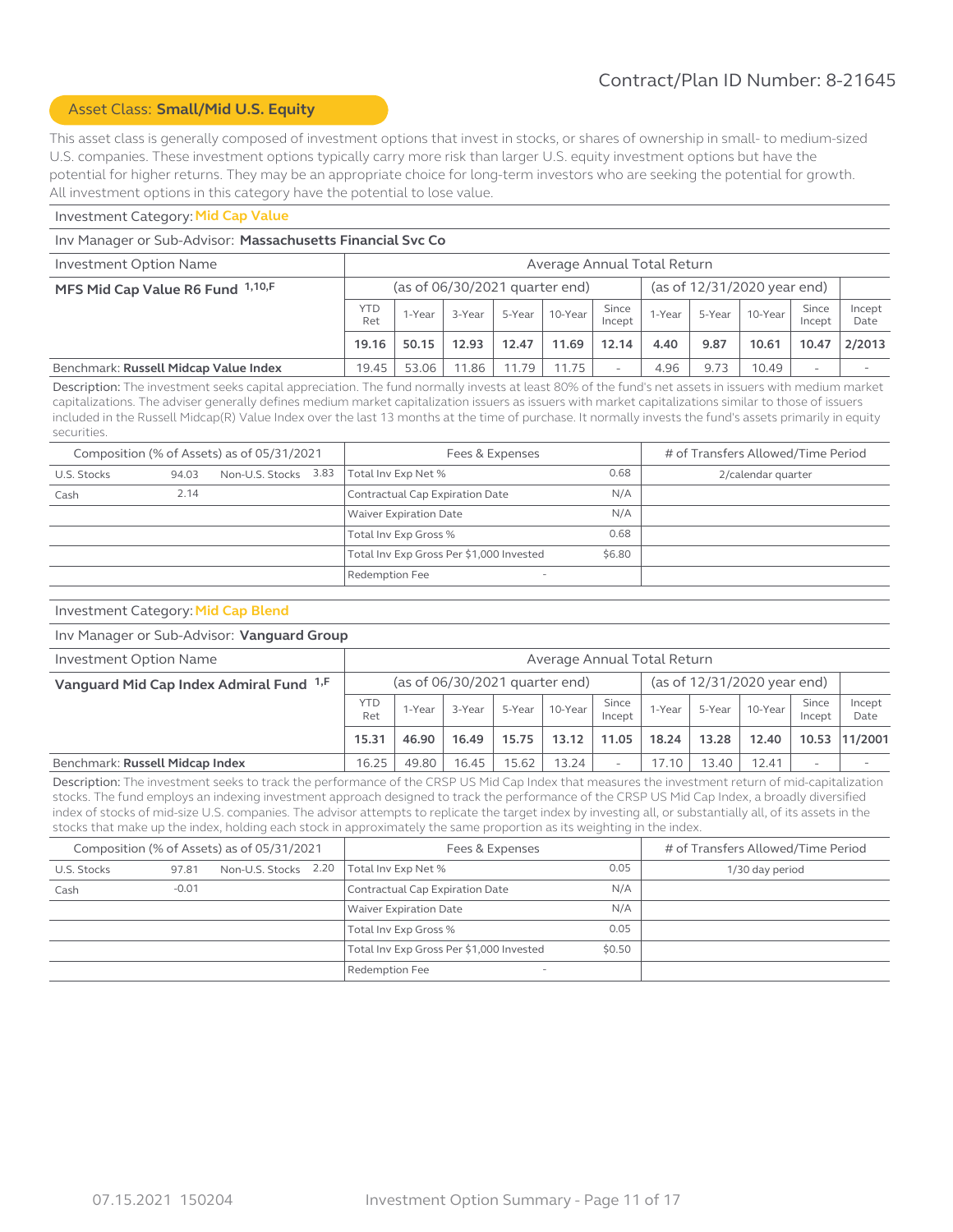#### Asset Class: **Small/Mid U.S. Equity**

This asset class is generally composed of investment options that invest in stocks, or shares of ownership in small- to medium-sized U.S. companies. These investment options typically carry more risk than larger U.S. equity investment options but have the potential for higher returns. They may be an appropriate choice for long-term investors who are seeking the potential for growth. All investment options in this category have the potential to lose value.

#### Investment Category: **Mid Cap Growth**

#### Inv Manager or Sub-Advisor: **BlackRock Advisors, LLC**

| <b>Investment Option Name</b>                         | Average Annual Total Return |                                                                 |        |        |         |                 |        |        |         |                 |                |
|-------------------------------------------------------|-----------------------------|-----------------------------------------------------------------|--------|--------|---------|-----------------|--------|--------|---------|-----------------|----------------|
| <b>BlackRock Mid-Cap Growth Equity K Fund</b><br>1,10 |                             | (as of 12/31/2020 year end)<br>(as of $06/30/2021$ quarter end) |        |        |         |                 |        |        |         |                 |                |
|                                                       | <b>YTD</b><br>Ret           | 1-Year                                                          | 3-Year | 5-Year | 10-Year | Since<br>Incept | 1-Year | 5-Year | 10-Year | Since<br>Incept | Incept<br>Date |
|                                                       | 9.15                        | 44.27                                                           | 25.15  | 25.70  | 17.80   | 25.90           | 46.23  | 23.32  | 17.79   | 26.61           | 3/2016         |
| Benchmark: Russell Midcap Growth Index                | 10.44                       | 43.77                                                           | 22.39  | 20.52  | 15.13   | ۰               | 35.59  | 18.66  | 15.04   |                 |                |

Description: The investment seeks long-term capital appreciation. The fund normally invests at least 80% of its net assets in equity securities issued by U.S. mid-capitalization companies which the fund management believes have above-average earnings growth potential. The fund adviser generally defines these companies, at the time of the fund's investment, as those with market capitalizations comparable in size to the companies in the Russell Midcap(R) Growth Index. It primarily invests in common stock but also can invest in preferred stock, convertible securities and other equity securities.

| Composition (% of Assets) as of 05/31/2021 |       |                       | Fees & Expenses                            | # of Transfers Allowed/Time Period |                          |
|--------------------------------------------|-------|-----------------------|--------------------------------------------|------------------------------------|--------------------------|
| U.S. Stocks                                | 89.04 | Non-U.S. Stocks 10.91 | 0.73<br>Total Inv Exp Net %                |                                    | $\overline{\phantom{a}}$ |
| Cash                                       | 0.05  |                       | Contractual Cap Expiration Date            | N/A                                |                          |
|                                            |       |                       | Waiver Expiration Date                     | N/A                                |                          |
|                                            |       |                       | Total Inv Exp Gross %                      | 0.73                               |                          |
|                                            |       |                       | Total Inv Exp Gross Per \$1,000 Invested   | \$7.30                             |                          |
|                                            |       |                       | Redemption Fee<br>$\overline{\phantom{a}}$ |                                    |                          |

## Investment Category: **Small Value**

#### Inv Manager or Sub-Advisor: **Wells Fargo Fund Management**

| Investment Option Name                                   | Average Annual Total Return |                                                                 |        |        |         |                 |        |        |         |                          |                |
|----------------------------------------------------------|-----------------------------|-----------------------------------------------------------------|--------|--------|---------|-----------------|--------|--------|---------|--------------------------|----------------|
| Wells Fargo Special Small Cap Value R6<br>Fund $1,10,$ G |                             | (as of 12/31/2020 year end)<br>(as of $06/30/2021$ quarter end) |        |        |         |                 |        |        |         |                          |                |
|                                                          | <b>YTD</b><br>Ret           | 1-Year                                                          | 3-Year | 5-Year | 10-Year | Since<br>Incept | 1-Year | 5-Year | 10-Year | Since<br>Incept          | Incept<br>Date |
|                                                          | 23.32                       | 60.46                                                           | 10.45  | 13.10  | 11.83   | 10.90           | 1.57   | 10.32  | 9.94    | 8.09                     | 10/2014        |
| Benchmark: Russell 2000 Value Index                      | 26.69                       | 73.28                                                           | 10.27  | 13.62  | 10.85   | -               | 4.63   | 9.65   | 8.66    | $\overline{\phantom{0}}$ |                |

Description: The investment seeks long-term capital appreciation. Under normal circumstances, the fund invests: at least 80% of the fund's net assets in equity securities of small-capitalization companies. It invests principally in equity securities of small-capitalization companies, which the managers define as companies with market capitalizations within the range of the Russell 2000(R) Index at the time of purchase.

| Composition (% of Assets) as of 05/31/2021 |       |       |      | Fees & Expenses                            |        | # of Transfers Allowed/Time Period |
|--------------------------------------------|-------|-------|------|--------------------------------------------|--------|------------------------------------|
| U.S. Stocks                                | 92.69 | Cash  | 4.11 | Total Inv Exp Net %                        | 0.85   | 1/30 day period                    |
| Non-U.S. Stocks                            | 3.20  | Other | 0.01 | Contractual Cap Expiration Date            | N/A    |                                    |
|                                            |       |       |      | Waiver Expiration Date                     | N/A    |                                    |
|                                            |       |       |      | Total Inv Exp Gross %                      | 0.85   |                                    |
|                                            |       |       |      | Total Inv Exp Gross Per \$1,000 Invested   | \$8.50 |                                    |
|                                            |       |       |      | Redemption Fee<br>$\overline{\phantom{a}}$ |        |                                    |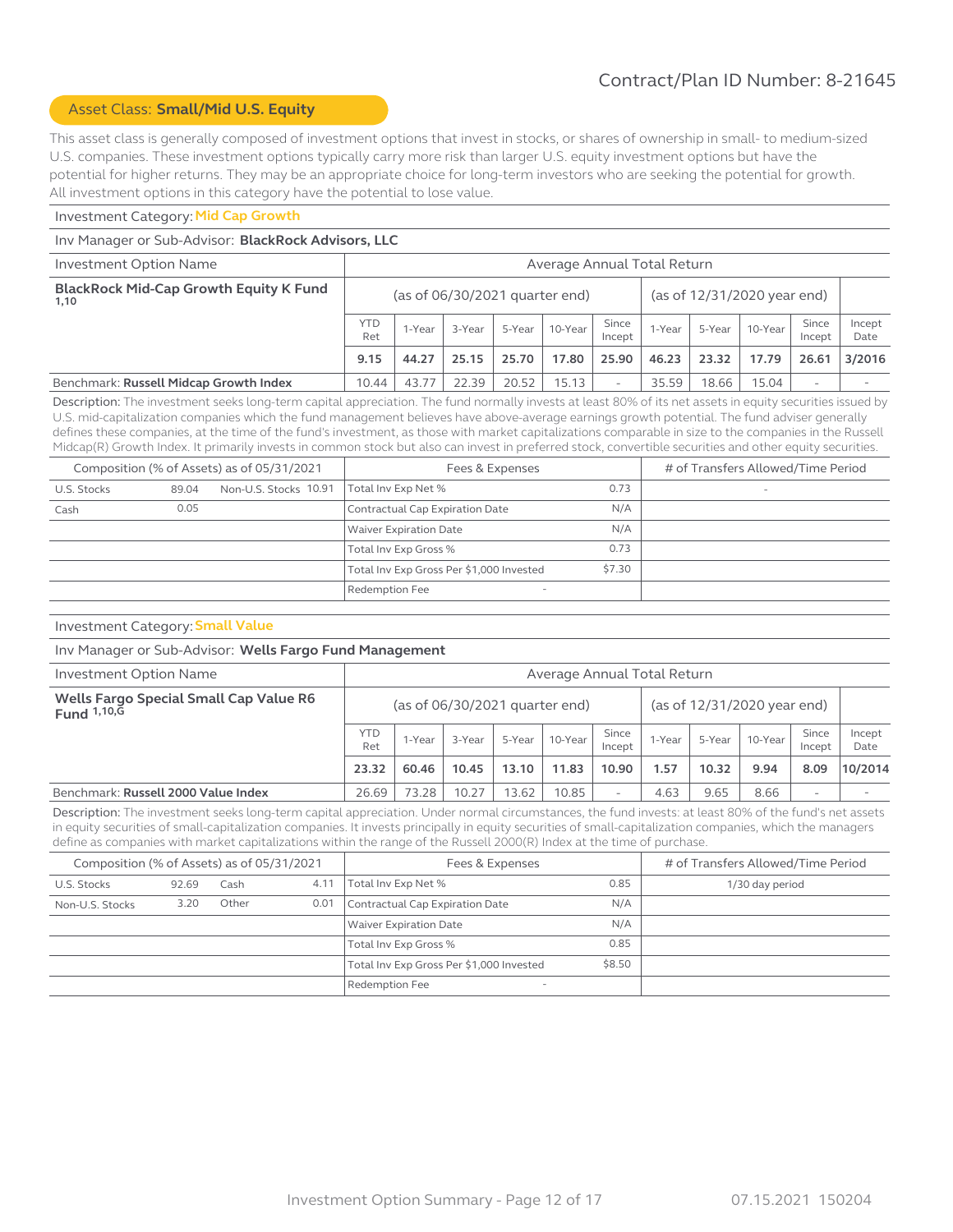#### Asset Class: **Small/Mid U.S. Equity**

This asset class is generally composed of investment options that invest in stocks, or shares of ownership in small- to medium-sized U.S. companies. These investment options typically carry more risk than larger U.S. equity investment options but have the potential for higher returns. They may be an appropriate choice for long-term investors who are seeking the potential for growth. All investment options in this category have the potential to lose value.

#### Investment Category: **Small Blend**

#### Inv Manager or Sub-Advisor: **Vanguard Group**

| <b>Investment Option Name</b>                     | Average Annual Total Return                                                                                      |                                                               |       |       |        |        |         |                 |                |      |         |
|---------------------------------------------------|------------------------------------------------------------------------------------------------------------------|---------------------------------------------------------------|-------|-------|--------|--------|---------|-----------------|----------------|------|---------|
| Vanguard Small Cap Index Admiral Fund<br>1,2,10,F |                                                                                                                  | (as of 12/31/2020 year end)<br>(as of 06/30/2021 quarter end) |       |       |        |        |         |                 |                |      |         |
|                                                   | <b>YTD</b><br>Ret                                                                                                | Since<br>5-Year<br>10-Year<br>3-Year<br>1-Year<br>Incept      |       |       | 1-Year | 5-Year | 10-Year | Since<br>Incept | Incept<br>Date |      |         |
|                                                   | 16.39                                                                                                            | 56.51                                                         | 14.75 | 15.96 | 12.89  | 10.24  | 19.11   | 13.60           | 12.01          | 9.68 | 11/2000 |
| Benchmark: Russell 2000 Index                     | 62.03<br>13.52<br>$12.34$ .<br>19.96<br>13.26<br>11.20<br>16.47<br>17.54<br>$\overline{\phantom{a}}$<br><b>.</b> |                                                               |       |       |        |        |         |                 |                |      |         |

Description: The investment seeks to track the performance of the CRSP US Small Cap Index that measures the investment return of small-capitalization stocks. The fund employs an indexing investment approach designed to track the performance of the CRSP US Small Cap Index, a broadly diversified index of stocks of small U.S. companies. The advisor attempts to replicate the target index by investing all, or substantially all, of its assets in the stocks that make up the index, holding each stock in approximately the same proportion as its weighting in the index.

|             |       | Composition (% of Assets) as of 05/31/2021 | Fees & Expenses                            | # of Transfers Allowed/Time Period |                 |  |
|-------------|-------|--------------------------------------------|--------------------------------------------|------------------------------------|-----------------|--|
| U.S. Stocks | 99.19 | Non-U.S. Stocks 0.76                       | 0.05<br>Total Inv Exp Net %                |                                    | 1/30 day period |  |
| Cash        | 0.05  |                                            | Contractual Cap Expiration Date            | N/A                                |                 |  |
|             |       |                                            | N/A<br><b>Waiver Expiration Date</b>       |                                    |                 |  |
|             |       |                                            | Total Inv Exp Gross %                      | 0.05                               |                 |  |
|             |       |                                            | Total Inv Exp Gross Per \$1,000 Invested   | \$0.50                             |                 |  |
|             |       |                                            | Redemption Fee<br>$\overline{\phantom{a}}$ |                                    |                 |  |

# Investment Category: **Small Growth**

#### Inv Manager or Sub-Advisor: **AB/Brown/Emerald**

| Investment Option Name                                         | Average Annual Total Return      |        |        |        |         |                 |                             |        |         |                 |                |
|----------------------------------------------------------------|----------------------------------|--------|--------|--------|---------|-----------------|-----------------------------|--------|---------|-----------------|----------------|
| <b>SmallCap Growth I Separate Account</b><br>A, 1, 3, 9, 11, F | (as of $06/30/2021$ quarter end) |        |        |        |         |                 | (as of 12/31/2020 year end) |        |         |                 |                |
|                                                                |                                  | 1-Year | 3-Year | 5-Year | 10-Year | Since<br>Incept | 1-Year                      | 5-Year | 10-Year | Since<br>Incept | Incept<br>Date |
|                                                                | 8.07                             | 47.49  | 20.51  | 22.48  | 15.38   | 9.00            | 42.58                       | 20.24  | 15.74   | 8.81            | 12/2000        |
| Benchmark: Russell 2000 Growth Index                           | 8.98                             | 51.36  | 15.94  | 18.76  | 13.52   | -               | 34.63                       | 16.36  | 13.48   | ۰               |                |

Description: The investment seeks long-term growth of capital. Under normal circumstances, the fund invests at least 80% of its net assets, plus any borrowings for investment purposes, in equity securities of companies with small market capitalizations at the time of purchase. The fund may invest up to 30% of the fund's assets using an index sampling strategy designed to match the performance of the Russell 2000(R) Growth Index.

|             |       | Composition (% of Assets) as of 05/31/2021 | Fees & Expenses                                   |            | # of Transfers Allowed/Time Period |  |  |
|-------------|-------|--------------------------------------------|---------------------------------------------------|------------|------------------------------------|--|--|
| U.S. Stocks | 93.28 | Non-U.S. Stocks 3.81                       | 0.62<br>Total Inv Exp Net %                       |            | 1/30 day period                    |  |  |
| Cash        | 2.90  |                                            | Contractual Cap Expiration Date                   | 02/28/2022 |                                    |  |  |
|             |       |                                            | Waiver Expiration Date                            | 02/28/2022 |                                    |  |  |
|             |       |                                            | Total Inv Exp Gross %                             | 0.64       |                                    |  |  |
|             |       |                                            | Total Inv Exp Gross Per \$1,000 Invested          | \$6.40     |                                    |  |  |
|             |       |                                            | <b>Redemption Fee</b><br>$\overline{\phantom{0}}$ |            |                                    |  |  |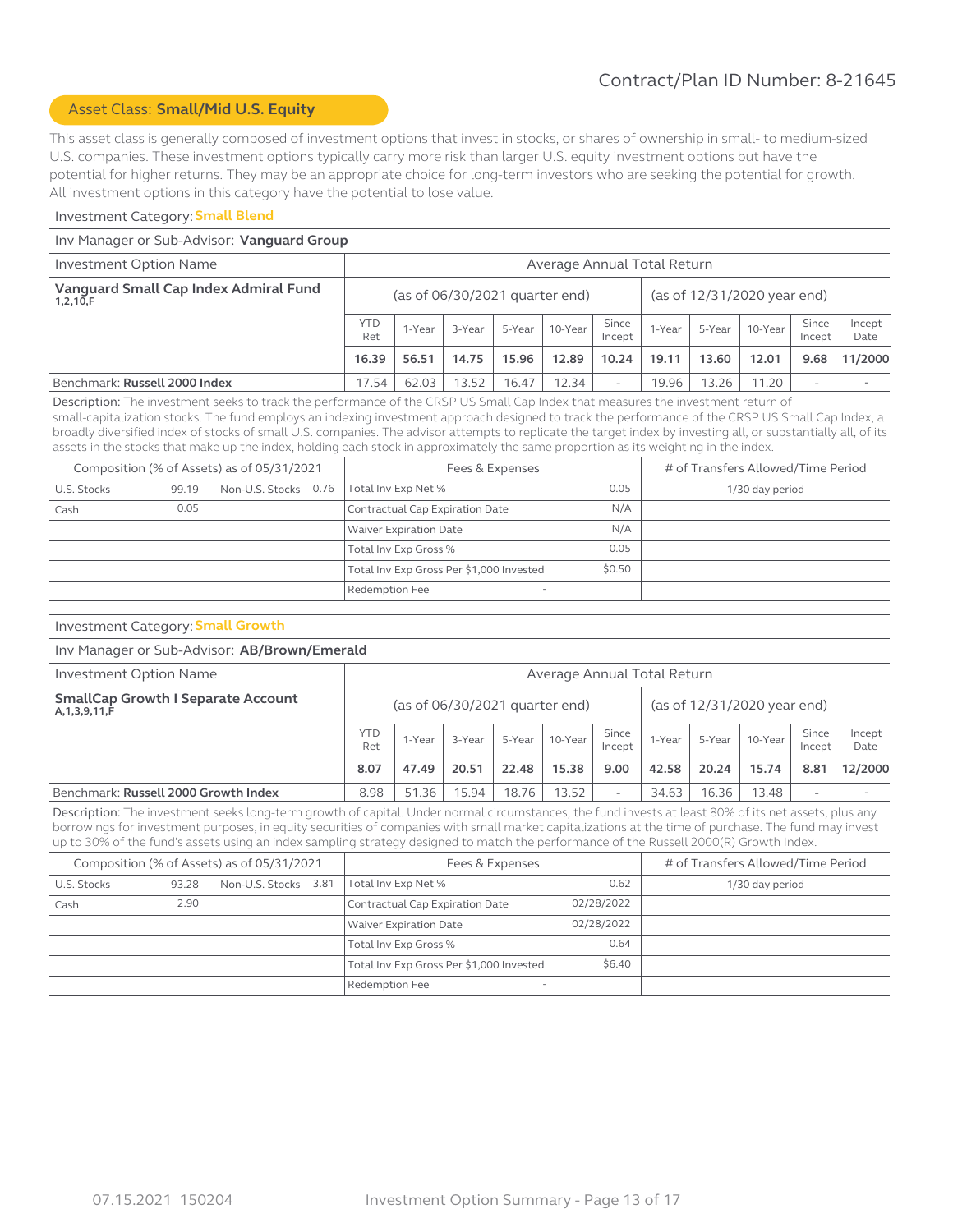#### Asset Class: **International Equity**

This asset class is composed of investment options that invest in stocks, or shares of ownership in companies with their principal place of business or office outside the United States. These investment options often carry more risk than U.S. equity investment options but may have the potential for higher returns. They may be an appropriate choice for long-term investors who are seeking the potential for growth. All investment options in this category have the potential to lose value.

#### Investment Category: **Foreign Large Blend**

#### Inv Manager or Sub-Advisor: **Massachusetts Financial Svc Co**

| Investment Option Name                                | Average Annual Total Return |                                                                 |        |        |         |                 |        |        |         |                          |                |
|-------------------------------------------------------|-----------------------------|-----------------------------------------------------------------|--------|--------|---------|-----------------|--------|--------|---------|--------------------------|----------------|
| MFS Institutional International Equity<br>Fund $4, G$ |                             | (as of 12/31/2020 year end)<br>(as of $06/30/2021$ quarter end) |        |        |         |                 |        |        |         |                          |                |
|                                                       | <b>YTD</b><br>Ret           | 1-Year                                                          | 3-Year | 5-Year | 10-Year | Since<br>Incept | 1-Year | 5-Year | 10-Year | Since<br>Incept          | Incept<br>Date |
|                                                       | 8.06                        | 30.66                                                           | 11.71  | 12.89  | 7.60    | 8.33            | 11.10  | 10.35  | 7.50    | 8.16                     | 1/1996         |
| Benchmark: MSCI ACWI Ex USA Index                     | 9.16                        | 35.72                                                           | 9.38   | 11.08  | 5.45    | ۰               | 10.65  | 8.93   | 4.92    | $\overline{\phantom{a}}$ |                |

Description: The investment seeks capital appreciation. The fund normally invests at least 80% of the fund's net assets in equity securities. It normally invests the fund's assets primarily in foreign securities, including emerging market securities. The fund normally invests the fund's assets across different industries, sectors, countries, and regions, but it may invest a significant percentage of the fund's assets in issuers in a single industry, sector, country, or region.

| Composition (% of Assets) as of 05/31/2021 |       |             |      | Fees & Expenses                          |        | # of Transfers Allowed/Time Period |
|--------------------------------------------|-------|-------------|------|------------------------------------------|--------|------------------------------------|
| Non-U.S. Stocks                            | 96.94 | U.S. Stocks | 2.21 | 0.70<br>Total Inv Exp Net %              |        | 2/calendar quarter                 |
| Cash                                       | 0.85  |             |      | Contractual Cap Expiration Date          | N/A    |                                    |
|                                            |       |             |      | <b>Waiver Expiration Date</b>            | N/A    |                                    |
|                                            |       |             |      | Total Inv Exp Gross %                    | 0.70   |                                    |
|                                            |       |             |      | Total Inv Exp Gross Per \$1,000 Invested | \$7.00 |                                    |
|                                            |       |             |      | Redemption Fee                           |        |                                    |

#### Inv Manager or Sub-Advisor: **Vanguard Group**

| Investment Option Name                                          | Average Annual Total Return |                                  |        |        |         |                             |        |        |         |                 |                |
|-----------------------------------------------------------------|-----------------------------|----------------------------------|--------|--------|---------|-----------------------------|--------|--------|---------|-----------------|----------------|
| Vanguard Total International Stock Index<br>Admiral Fund 4,10,F |                             | (as of $06/30/2021$ quarter end) |        |        |         | (as of 12/31/2020 year end) |        |        |         |                 |                |
|                                                                 | <b>YTD</b><br>Ret           | 1-Year                           | 3-Year | 5-Year | 10-Year | Since<br>Incept             | 1-Year | 5-Year | 10-Year | Since<br>Incept | Incept<br>Date |
|                                                                 | 9.68                        | 36.51                            | 9.60   | 11.10  | 5.71    | 6.44                        | 11.28  | 9.09   | 5.13    | 5.80            | 11/2010        |
| Benchmark: MSCI ACWI Ex USA Index                               | 9.16                        | 35.72                            | 9.38   | 11.08  | 5.45    |                             | 10.65  | 8.93   | 4.92    | ۰               |                |

Description: The investment seeks to track the performance of a benchmark index that measures the investment return of stocks issued by companies located in developed and emerging markets, excluding the United States. The fund employs an indexing investment approach designed to track the performance of the FTSE Global All Cap ex US Index, a float-adjusted market-capitalization-weighted index designed to measure equity market performance of companies located in developed and emerging markets, excluding the United States. It invests all, or substantially all, of its assets in the common stocks included in its target index.

| Composition (% of Assets) as of 05/31/2021 |       |             |      | Fees & Expenses                            | # of Transfers Allowed/Time Period |                 |  |
|--------------------------------------------|-------|-------------|------|--------------------------------------------|------------------------------------|-----------------|--|
| Non-U.S. Stocks                            | 99.13 | U.S. Stocks | 0.65 | 0.11<br>Total Inv Exp Net %                |                                    | 1/30 day period |  |
| Cash                                       | 0.12  | Other       | 0.09 | Contractual Cap Expiration Date            | N/A                                |                 |  |
| Preferred                                  | 0.02  |             |      | <b>Waiver Expiration Date</b>              | N/A                                |                 |  |
|                                            |       |             |      | Total Inv Exp Gross %                      | 0.11                               |                 |  |
|                                            |       |             |      | Total Inv Exp Gross Per \$1,000 Invested   | \$1.10                             |                 |  |
|                                            |       |             |      | Redemption Fee<br>$\overline{\phantom{a}}$ |                                    |                 |  |

Investors should carefully consider a mutual fund's investment objectives, risks, charges, and expenses prior to investing. A prospectus, or summary prospectus if available, containing this and other information can be obtained by contacting a financial professional, visiting principal.com, or calling 1-800-547-7754. Read the prospectus carefully before investing.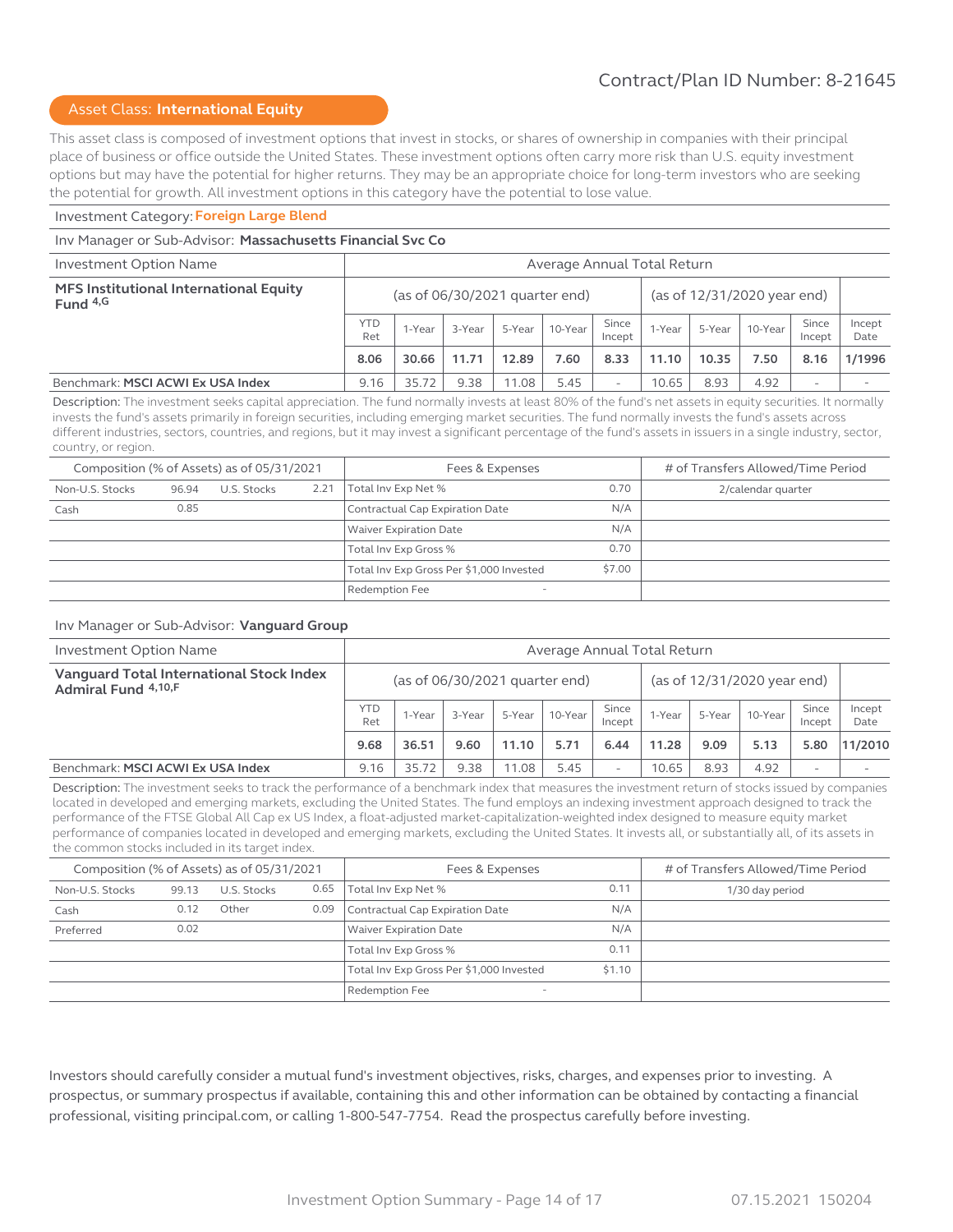Before directing retirement funds to a separate account, investors should carefully consider the investment objectives, risks, charges, and expenses of the separate account as well as their individual risk tolerance, time horizon and goals. For additional information, contact us at 1-800-547-7754.

The value of the investment options will fluctuate so that when redeemed, shares or units may be worth more or less than the original cost.

An investment's past performance is not necessarily an indication of how the investment will perform in the future.

Since inception benchmark returns are displayed on the Investment Option Summary for investments that are less than 10 years old. The benchmark reflecting the Since Inception return is the Morningstar Category index. For some Sub-Advised investment options, two benchmarks will be displayed on the Investment Option Summary and the secondary index reflecting the Since Inception Return is the Morningstar Category index.

Investment Options may charge a short-term trading or redemption fee to protect the interests of long-term Contractholders.

Separate Accounts are available through a group annuity contract with Principal Life Insurance Company. Insurance products and plan administrative services, if applicable, are provided by Principal Life Insurance Company, a member of the Principal Financial Group, Des Moines, IA 50392. See the fact sheet for the full name of the Separate Account. Certain investment options may not be available in all states or U.S. commonwealths. Principal Life Insurance Company reserves the right to defer payments or transfers from Principal Life Separate Accounts as described in the group annuity contracts providing access to the Separate Accounts or as required by applicable law. Such deferment will be based on factors that may include situations such as: unstable or disorderly financial markets; investment conditions which do not allow for orderly investment transactions; or investment, liquidity, and other risks inherent in real estate (such as those associated with general and local economic conditions). If you elect to allocate funds to a Separate Account, you may not be able to immediately withdraw them.

Returns shown for periods of less than one year are not annualized. All returns displayed here are after net Total Investment Expense of the investment option.

For a Separate Account investment option, Total Investment Expense net equals the sum of these expenses: (a) the amount of money, expressed as a percentage, deducted for the costs of managing a separate account where applicable, fees for plan administrative services and agent compensation, plus (b) if the separate account invests in an underlying mutual fund, the total fund operating expenses of the underlying mutual fund, plus (c) if an underlying mutual fund invests in other mutual funds, the weighted-average management fee of those other mutual funds, as listed in the most recent prospectus. The actual gross Total Investment Expense may change if an underlying mutual fund's allocation of assets to other mutual funds changes.

For a Mutual Fund investment option, Total Investment Expense gross equals the sum of (a) the total fund operating expenses plus (b) if the mutual fund invests in other mutual funds, the weighted-average management fee of those other mutual funds, as listed in the most recent prospectus. The actual Total Investment Expense may change if the mutual fund investment option's allocation of assets to other mutual funds changes.

Insurance products and plan administrative services are provided by Principal Life Insurance Company. Securities are offered through Principal Securities, Inc., 1-800-547-7754, member SIPC, and/or independent broker/dealers. Securities sold by a Principal Securities, Inc. Registered Representative are offered through Principal Securities. Principal Securities, Inc. and Principal Life are members of the Principal Financial Group, Des Moines, IA 50392.

Several investment companies have decided to impose redemption fees and/or transfer restrictions on certain plan and/or participant transactions. One or more of the investment options in your employer's retirement plan may be impacted. For more information, visit The Principal Web site at principal.com.

Any operating expenses of a mutual fund or underlying mutual fund that are part of net Total Investment Expense are obtained from the mutual fund's most recent prospectus. The operating expenses shown as part of net Total Investment Expense include voluntary expense limits and fee credit.

These results are for the investment options available through your Plan Sponsor's retirement plan, and may be different from the results for other retirement plans. Past performance is not a guarantee of future results. Principal values and investment returns will fluctuate so that values upon redemption may be worth more or less than original costs. Total returns illustrated are net of investment expenses and management fees.

Principal Life is an investment manager as defined in ERISA with regard to its Separate Accounts.

Since inception returns are only shown for funds/accounts in existence for less than 10 years.

- $1$  Small-cap and mid-cap investment options are subject to more fluctuation in value and may have additional risks than other investment options with stocks of larger, more stable companies.
- <sup>2</sup> Each index based investment option is invested in the stocks or bonds of the index it tracks. Performance of indexes reflects the unmanaged results for the market segment the selected stocks or bonds represent. There is no assurance an index based investment option will match the performance of the index tracked.
- This Separate Account invests solely in the least expensive share class of the Principal Funds. All voting rights associated with ownership of shares in the mutual fund are the rights of the Separate Account, not of contract holders investing in the Separate Account. For further information on the underlying mutual fund, see the prospectus of the fund.
- International and global investment options are subject to additional risk due to fluctuating exchange rates, foreign accounting and financial policies, and other economic and political environments.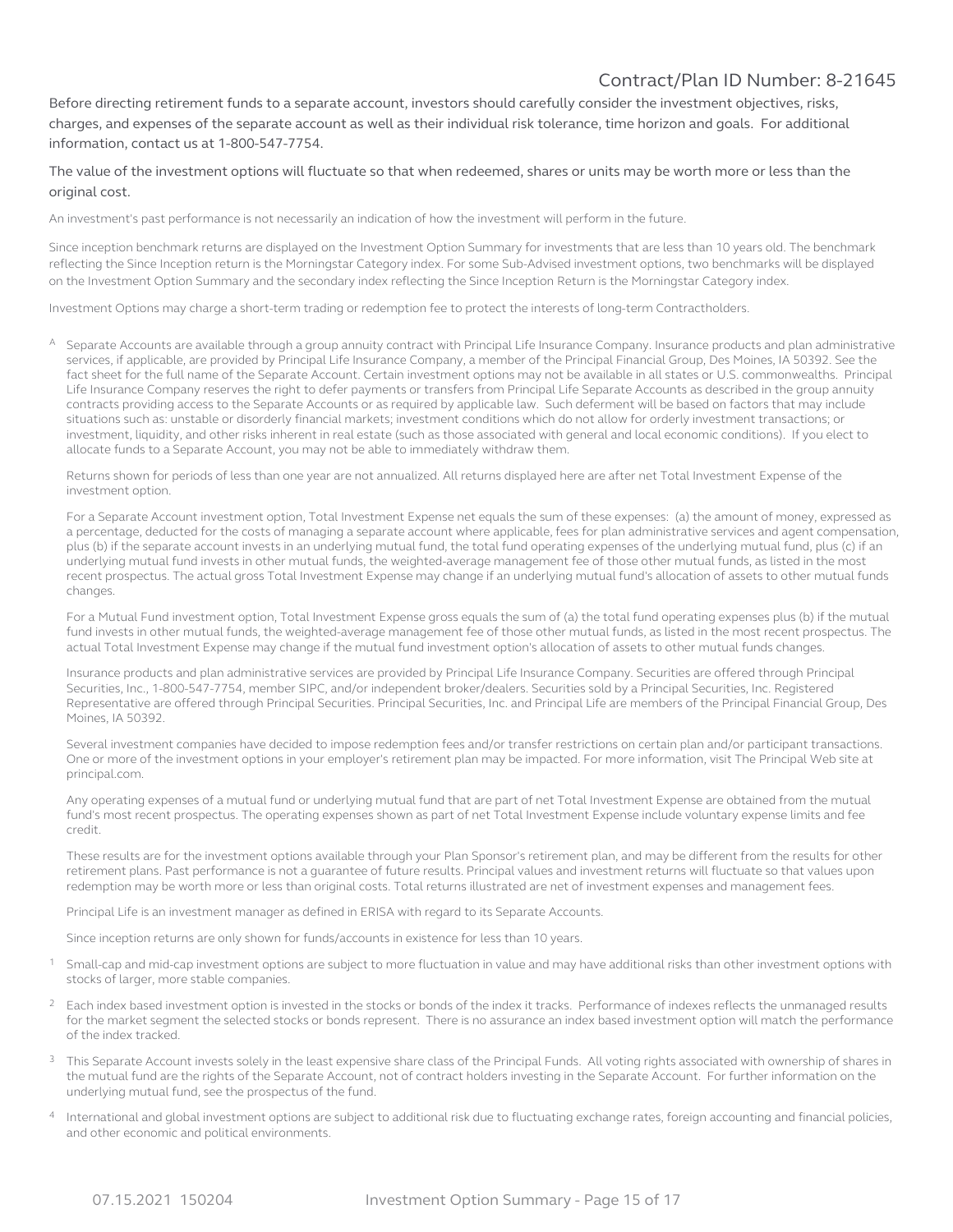- <sup>5</sup> Equity investment options involve greater risk, including heightened volatility, than fixed-income investment options. Fixed-income investment options are subject to interest rate risk, and their value will decline as interest rates rise.
- <sup>6</sup> Asset allocation does not quarantee a profit or protect against a loss. Investing in real estate, small-cap, international, and high-yield investment options involves additional risks.
- Fixed-income investment options are subject to interest rate risk, and their value will decline as interest rates rise. Neither the principal of bond investment options nor their yields are guaranteed by the U.S. government.
- 8 Fixed-income and asset allocation investment options that invest in mortgage securities are subject to increased risk due to real estate exposure.
- 9 This Separate Account invests solely in the least expensive share class of a mutual fund (Fund) from Principal Funds, Inc. Principal Global Investors, LLC invests up to 30% of the Fund's assets in equity securities in an attempt to match the performance of the Fund's benchmark index. The Fund's remaining assets are managed by the sub-advisors.
- <sup>10</sup> For investment options, returns for all time periods, except the Since Inception time frame, may include the historical performance of the oldest share class of the investment, adjusted to reflect a portion of the fees and expenses of this share class. Since Inception returns display the actual return of this share class and do not reflect the adjusted returns of the oldest share class. Please see the fund's prospectus or if CIT, the offering document for more information on specific expenses, and the investment options most recent shareholder report for actual date of first sale. For a CIT, you may need to contact the plan sponsor or plan advisor, if applicable. Expenses are deducted from income earned by the investment option. As a result, dividends and investment results will differ for each share class.
- <sup>11</sup> Investment manager/sub-advisor means either the Investment Advisor or Sub-Advisor to the investment option or the underlying asset(s).
- $12$  Selecting a target date fund series is also authorizing any additional vintage which is launched by the investment provider for the series, and included in their associated materials, to be added to the plan after proper notification.
- <sup>E</sup> Investment option limits the number of transfers allowed into the investment option. All participant investment transfers and non-scheduled rebalancing activity are counted toward the number of transfers allowed. When the number of allowed transfers into the investment option is met, no additional investment transfers into the investment option will be allowed until the holding period elapses. Contributions into the investment option are not impacted.
- <sup>F</sup> Investment option limits transfer activity. Once the number of allowed transfers is met, participants are not allowed to transfer back into an investment option which they have transferred out of until the holding period elapses. All participant investment transfers and non-scheduled rebalancing activity are counted toward the number of transfers allowed. Contributions into the investment option are not impacted. Participants may still transfer out to different investment options or to money market or Guaranteed options.
- <sup>G</sup> Investment option limits transfer activity. Once the number of allowed transfers is met, participants are not allowed to transfer amounts valued at the threshold amount or more back into the investment option which they have transferred out of until the holding period elapses. All participant investment transfers and non-scheduled rebalancing activity valued at the threshold amount or more are counted toward the number of transfers allowed. Contributions into the investment option are not impacted. Participant transfers made for less than the threshold amount do not count and are not limited.
- Principal Life works with each fund family to implement each funds' policy and establish frequent trading quidelines that best mirror Prospectus language. Mutual Fund Network investment managers have the ability to monitor for excessive trading and may enforce frequent purchase limitations in addition to or in lieu of policy monitored by Principal Life Insurance Company. Please refer to the Prospectus for verification.

#### Benchmark Descriptions

Russell 1000 Index consists of the 1000 largest companies within the Russell 3000 index. Also known as the Market-Oriented Index, because it represents the group of stocks from which most active money managers choose.

Russell 2000 Value Index is a market-weighted total return index that measures the performance of companies within the Russell 2000 Index having lower price-to-book ratios and lower forecasted growth values.

Russell Midcap Growth Index is a market-weighted total return index that measures the performance of companies within the Russell Midcap Index having higher price-to-book ratios and higher forecasted growth values.

Russell Midcap Index includes firms 201 through 1000, based on market capitalization, from the Russell 3000 Index.

Russell 2000 Index consists of the smallest 2000 companies in the Russell 3000 Index, representing approximately 10% of the Russell 3000 total market capitalization.

Russell Midcap Value Index is a market-weighted total return index that measures the performance of companies within the Russell Midcap index having lower price-to-book ratios and lower forecasted growth values.

Morningstar Lifetime Moderate 2060 Index measures the performance of a portfolio of global equities, bonds and traditional inflation hedges such as commodities and TIPS. This portfolio is held in proportions appropriate for a US investor who has a target maturity date of 2060. The Moderate risk profile is for investors who are comfortable with average exposure to equity market volatility. This Index does not incorporate Environmental, Social, or Governance (ESG) criteria.

MSCI ACWI Ex USA Index is a free float-adjusted market capitalization index that is designed to measure the combined equity market performance of developed and emerging market countries excluding the US.